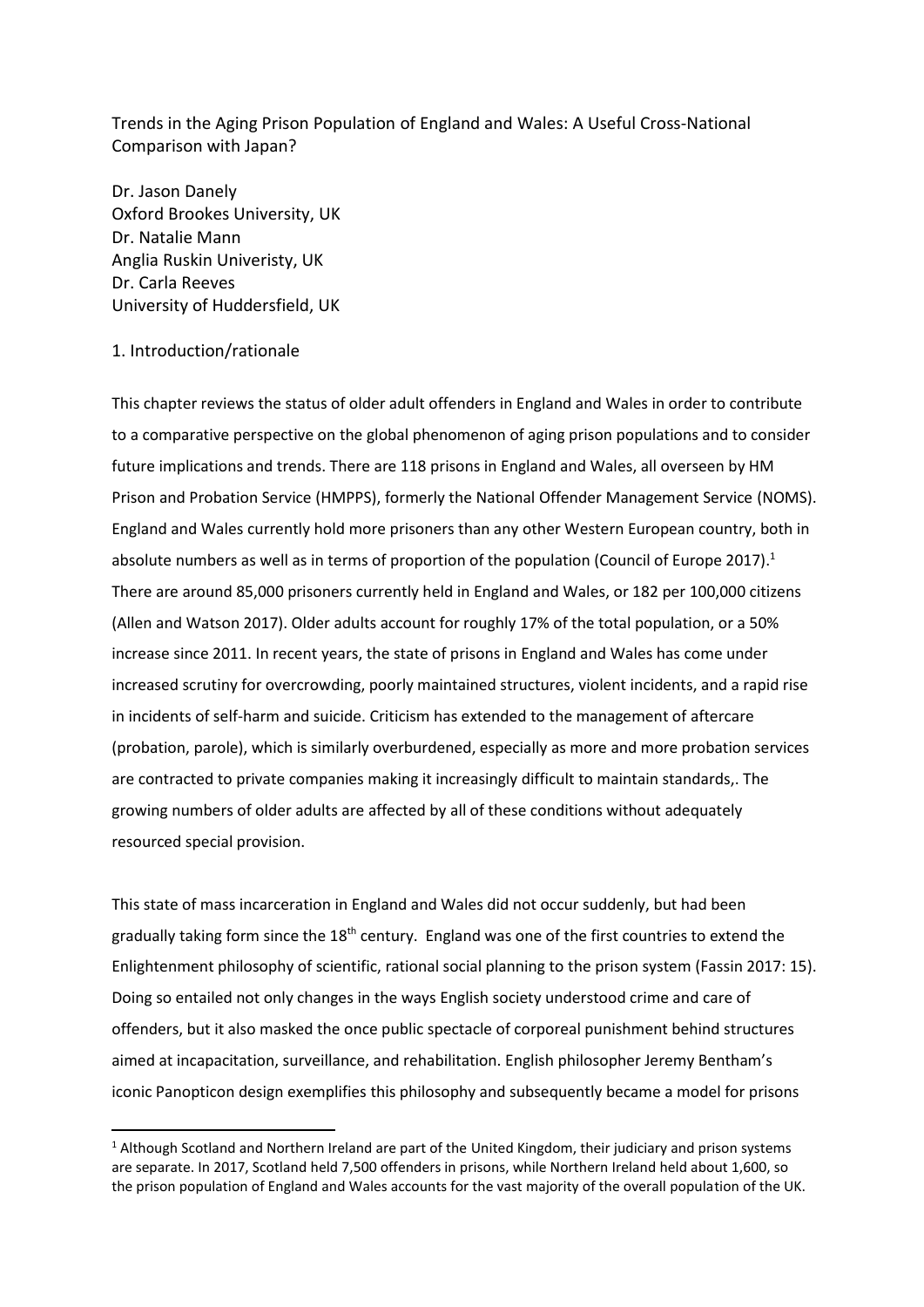around the world (Foucault 1991). The Panopticon was an early inspiration for Japanese administrator Ohara Shigechika, who was sent by the Japanese government to study prison designs in the British colonies of Hong Kong and Singapore in the 1870s (Botsman 2005: 146; Jolliffe 2016: 40) has been credited with establishing the first modern prisons in Japan.

Over time, changes in attitudes toward crime and punishment and relations between citizen and state transformed these institutions into instruments of increasingly punitive laws (Fassin 2017; Waquant 2009). The rise of 'penal populism' (Pratt 2007) and the quickening pace of the aging society have converged over the last twenty years in many countries, including Japan and the U.K., but still little is understood about the implications of this convergence for offenders, prison staff, and for society at large. Will demographic changes prompt a rethinking of penal policy and procedures? Will new efforts be made to improve conditions for incarcerated older adults and for ex-offenders? Can cross-national comparisons help us to better understand the lives of ex-offenders and the risk of re-offending?

This chapter suggests that as England and Wales come to grips with their aging prison population, the need for expertise on the lifeworlds of older offenders across the penal and probation system will become increasingly urgent. While there are remain serious deficiencies in various areas when it comes to the treatment of older offenders in England and Wales, we also consider possible lessons they might offer for Japan as well.

## 2. Background of trends in the aging society in England/Wales and Japan

Despite a lengthy post-war baby boom, fertility in the U.K. over the last four decades has generally remained low, and older adults make up an increasingly larger proportion of the population. The U.K. qualified as an 'aging society' by UN classification in the 1930s, when the proportion of those over 65 reached 7% of the population, and until recently, there had been little significant increase. Current estimates show the UK on track for the proportion of older adults to rise to 20% by 2025.

Average life expectancy at birth in the UK has been steadily rising since the mid-19<sup>th</sup> century, in large part due to the decline in infant and youth mortality. By 1948, however, a man who reached the age of 65 could expect to live to 78, and women tended to live even longer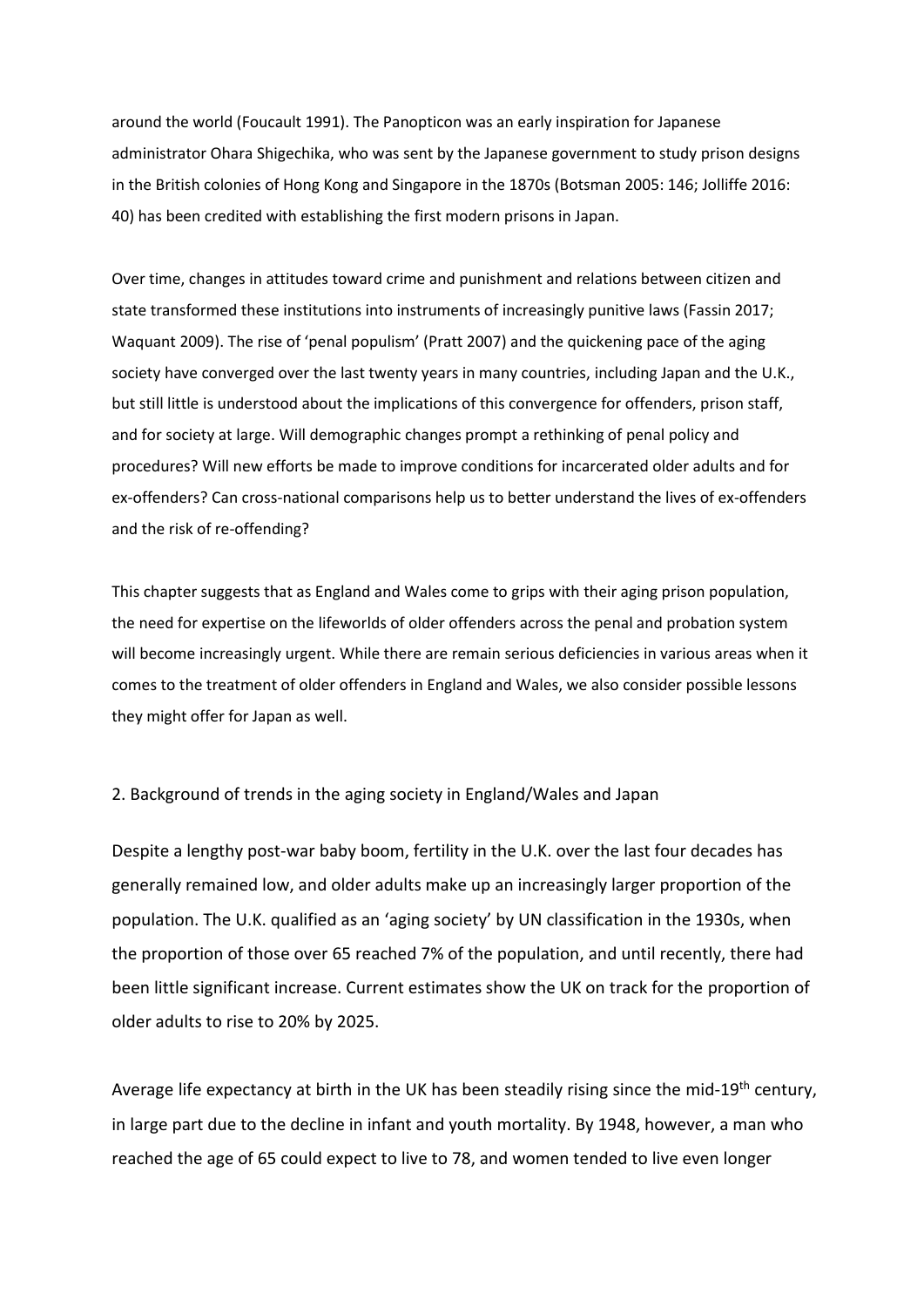(Thane 2012: 22). Half a century later, life expectancy at 65 was 17.6 years for men and 20.2 years for women (Thane 2012: 22). There were only 24 centenarians in Britain in 1917, compared to about 15,000 today.

Between the end of the Second World War and the 1960s, the UK, like Japan, experienced a 'baby boom', resulting in a large cohort of individuals who are now living much longer and healthier lives in old age than ever before. Based on Health Life Expectancy (HALE) data (WHO 2016), however, baby boomers will still likely require around five years of support in old age. Furthermore, it is important to note that the length of time spent living in poor health or with disability in old age is unequally distributed between people of different socioeconomic class and ethnic background (Thane 2012). Poor physical health, including a prevalence of mental illness and cognitive impairment among low income earners, minorities, and other marginalized groups is partially reflected in the older prison population as well.

The growing numbers of older people in England and Wales have drawn attention to the challenges the future holds. It is estimated that by 2025, about 3 million people in England and Wales will need care, representing a 25% increase since 2015 (Guzman-Castillo, et.al. 2017). Social care for frail and disabled older people is provisioned by the local authority through a grants system based on a needs assessment and a means test (calculating income). These grants may go to pay for various equipment, home adaptations, in-home care, or the costs of residential care homes. Those with assets valued at £23,250 or more (about 80% of those with care needs) must pay the full cost of care up to the lifetime care costs cap of £72,000.

Given the rising cost of care, the government has encouraged individuals to purchase commercial private insurance. For those who cannot afford this, accessing care can involve a slow bureaucratic process of applications and waiting, often depending on the help of family members, charities and volunteers to navigate the system and provide informal care in the meantime. Because the value of one's home is not included in the means test as long that is where one receives care, many individuals try to remain at home as long as they can. While "aging-in-place" has replaced institutional care as the preferred paradigm of long-term care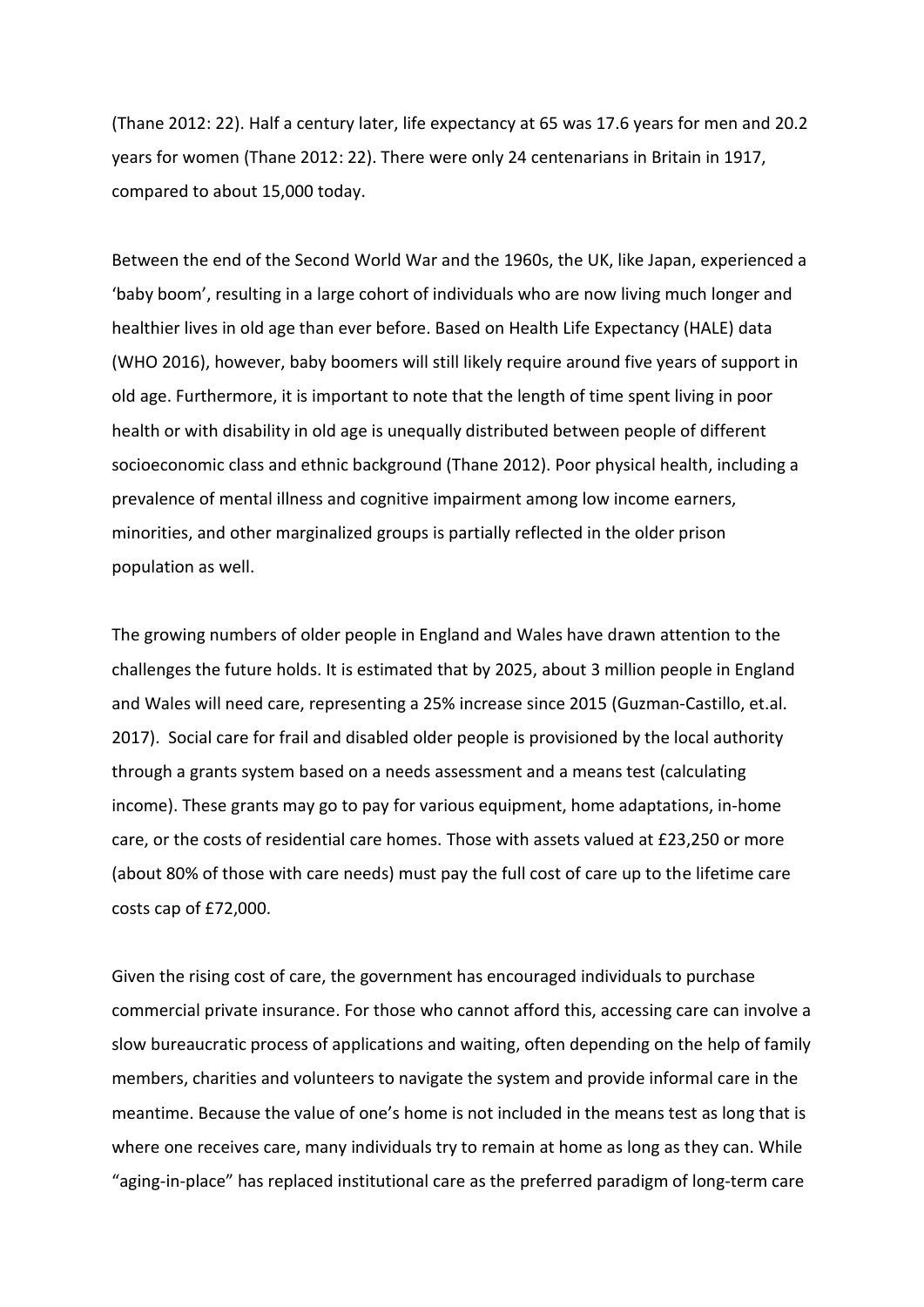in most developed countries, including Japan, it may also be exacerbating the serious and growing problem of social isolation and loneliness. The Jo Cox commission on loneliness found that over 70% of older people in the UK describe themselves as lonely, with about half of those describing chronic loneliness over the last year.

Older prisoners, like their counterparts in the community also face challenges of health problems, poverty, and loneliness. As this chapter will detail, these characteristics, consistent with normal aging in the community become particularly costly for prisoners, both in terms of financial burden as well as cost to the individual's ability to manage social and emotional experience and to resettle after prison. The remainder of the chapter will provide a general profile of older adult offenders, the conditions they experience in prisons and the management of aftercare. In each case, we focus first on England and Wales, but return to Japan for notes on possible areas of useful comparison.

# 3.1 Background of elderly crime and incarceration 3.1.1 England and Wales

The demographic make-up of the British prison population has altered dramatically over the past two decades. Characterised by a threefold increase in the number of men aged 50 and over being sentenced to a term of imprisonment (PPO, 2017), this once insignificant section of the prison population now stands at approximately 12,600 (PPO, 2017). While their numbers still constitute a relatively small proportion of the 85,000 prisoners currently held in England and Wales (MOJ, 2017), it is the multitude of associated problems which accompany their incarceration, which has led to their recognition as a highly 'significant minority' (Wahidin, 2005).

This rapid and somewhat unexpected rise in the number of older prisoners can be directly linked to the general increase in life expectancy, which as Prisons and Probation Ombudsman Nigel Newcomen discusses (PPO, 2017) is, on its own, sufficient to keep the aging prison population rising. However, factors such as an increase in sentence lengths, which has been a characteristic of the justice system over recent years, along with the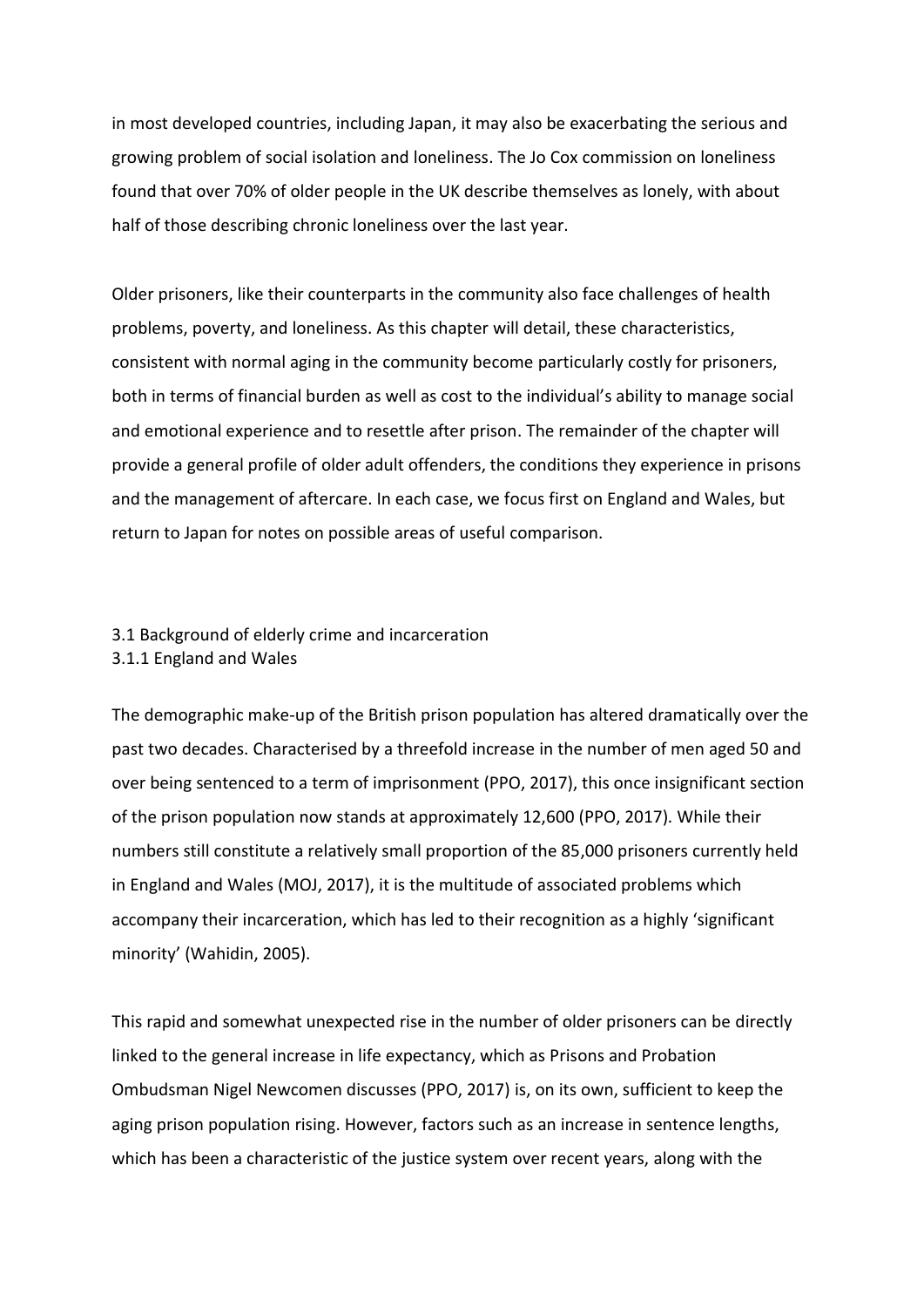targeted pursuit of the historic sexual offenders, have significantly added to the influx of older and aging prisoners.

The beginning of the marked increase in the aging prison population can be traced back to New Labour's thirteen year reign (1997-2010) which saw the implementation of a number of legislative changes which served to widen the net and inflate sentence lengths. Such changes included the introduction of the mandatory life sentence for those convicted of a second serious sexual assault under the Crime Sentences Act 1997 (Maguire et al, 1997), and the introduction of indeterminate sentences for public protection (IPP) in 2003 (Matravers & Hughes, 2003: 53-54)<sup>2</sup>.

In subsequent years, such trends have continued to characterise our criminal justice system. The Legal Aid, Sentencing and Punishment of Offenders (LASPO) Act 2012, brought in under the Coalition Government, aided the steady increase in the prison population by mandating a 'two strikes' principle for adult offenders and increasing the time spent in prison by limiting automatic early release (Skinns, 2016). This, along with the continued focus on bringing historic sexual offenders to justice, something which gained momentum in 2012 in the wake of the Jimmy Savile inquiry, saw a 17% rise in the prison population by 2014, with sexual offenders accounting for almost half (Independent, 2014).

The Prison Service in England and Wales was poorly prepared for their new role as the largest providers of residential care for frail and elderly men in England and Wales (PPO, 2017). The increased presence of aging individuals with complex and heterogeneous needs within prison establishments originally designed for able-bodied young men, has resulted in an extremely complex and costly management challenge for the Prison Service, in a time of record high populations and significant cuts to their budget (PRT, 2017).

3.1.2 Japan

**.** 

<sup>&</sup>lt;sup>2</sup> IPP was investigated in 2011 and later abolished in 2012 due to problems stemming from its use beyond intended purpose. Minimum sentences of IPP was replaced by more punitive sentences for violent and sexual offenders as well as extended supervision on license.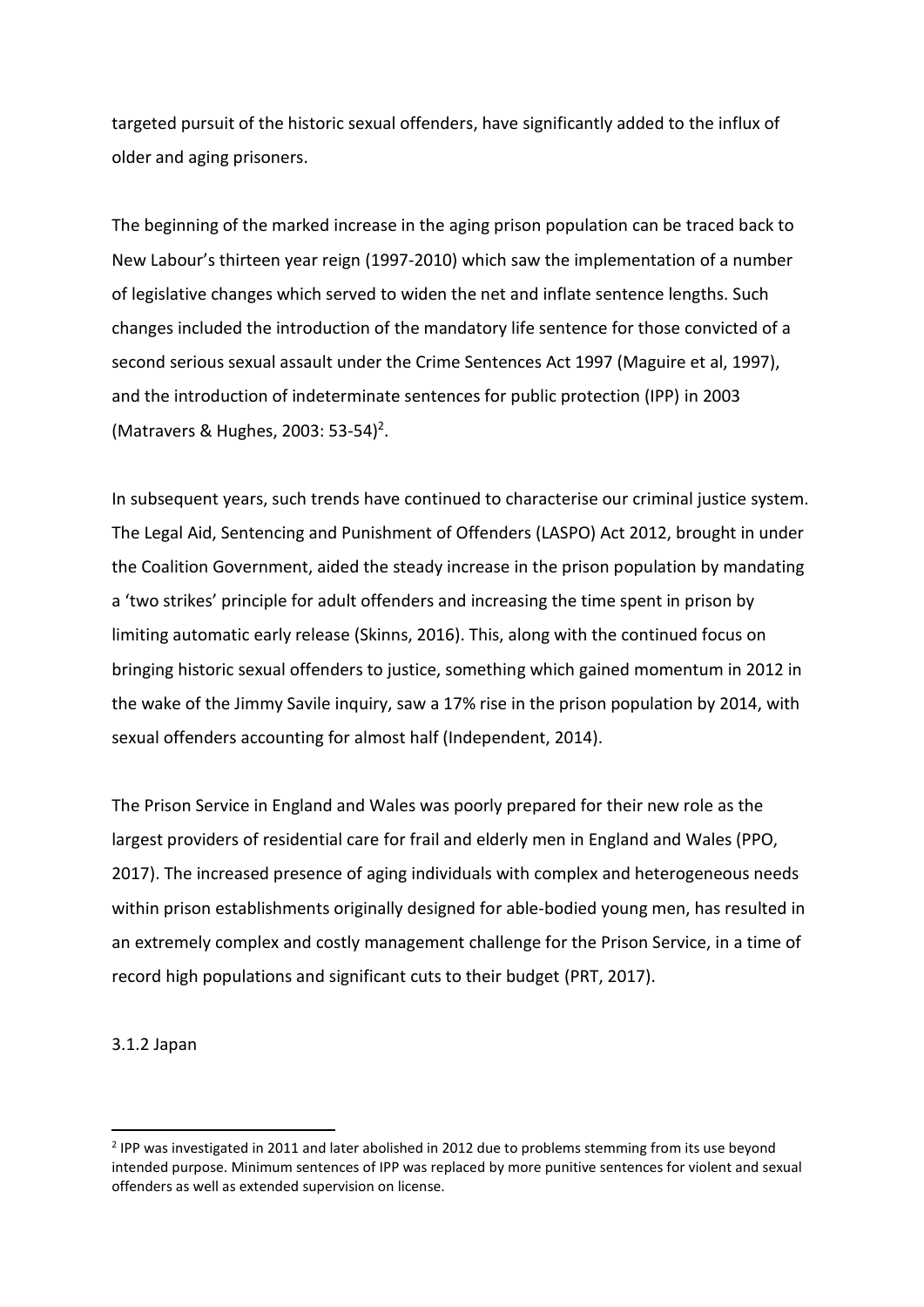Prior to World War II, Japan's prisons were used extensively to remove and confine political prisoners, communists, and others that were ideologically disruptive. After the war, the Occupying authority imposed the 1949 Offender Rehabilitation law, which sought to reform the institution into a more modern, public and rehabilitative one. Still, similar to England and Wales, Japan's prisons were not meant as places for older people. In the 1960s, older adults constituted less than 1% of the total population in prisons. As with England and Wales, this proportion grew steadily following the trend of the general aging population. It has only been in the last two decades that a marked rapid increase in older prisoners has led to increased scrutiny of demographic change. By 2016, the proportion of prisoners at least 60 years of age was over 26% (JMoJ 2016).

Japanese prison law reform also began to include harsher sentencing laws around 2000, partially in response to police scandals and the pressure from well-organized and vocal victims rights groups (Leonardsen 2010). While applied only in extreme cases (i.e. multiple homicide), Japan maintains both indeterminate sentences and the death penalty, and over the last decade (2008-17) has executed 52 offenders. The overall trend of less flexible treatment of offenders has contributed to many older adults serving prison sentences even for relatively minor crimes such as shoplifting (about 62% of men over 65 and 92% of women in Japan are serving sentences for theft).

# 3.2 Trends in Crimes committed by elderly offenders 3.2.1 England/Wales (50%+ sex offenders)

The age at which a prisoner is defined as 'elderly' or 'old' is significant in terms of understanding the trends in both the offending and the incarceration of this sub-group. However, there has been ongoing discussion and debate regarding this issue. If we consider all relevant literature, 'old' could encompass anything from 25 years to 82 years (Brogden & Nihhar, 2000). However in more recent years, academics, charities and third sector agencies (Yorston & Taylor, 2006; Baidawi et al, 2011; Mann, 2012; Justice Select Committee, 2013; RECOOP, 2017) seem to have agreed on 50 years as being the point at which the majority of prisoners in England and Wales could be classified as 'old'; this definition is also supported by the fact that a prisoner will often have a physiological age ten years in advance of his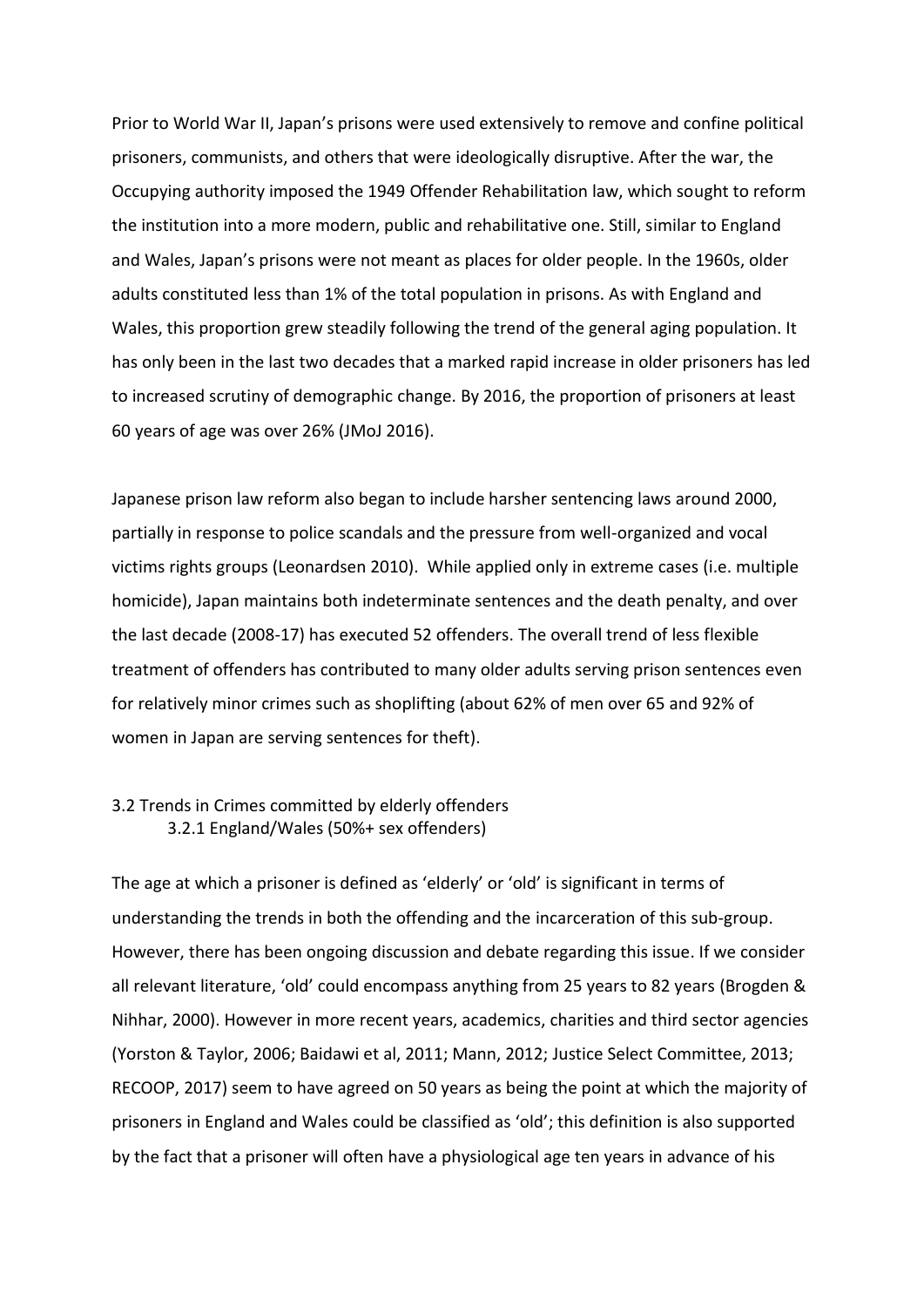actual age (Aday, 2003; NACRO, 2009; Justice Select Committee, 2013; PPO, 2017). This relatively low age threshold of 50 years, does however, make it difficult to discuss aging prisoners in terms of being 'elderly', therefore many authors adopt the words 'older', 'old', or 'aging' in their discussions (Wahidin, 2004; Mann, 2012; Justice Select Committee, 2013; MOJ, 2014; PPO, 2017).

The aging prison population can be divided into four main categories; those who have committed a crime for the first time in old age; those who were sentenced to lengthy periods of custody and have grown old in prison; those who have been sentenced in old age for historical crimes, and those who are repeat offenders (Moll, 2013; MOJ, 2014). Despite serving sentences for a range of crimes including property, violence, drugs and fraud, along with more serious offences such as murder and manslaughter, the aging prison population is disproportionately made up of those serving a sentence for a sexual offence (Mann, 2012; Justice Select Committee, 2013; Moll, 2013; MOJ, 2014; PPO, 2017).

For prisoners aged 60 and over, 59% are currently serving a custodial sentence for sexual offences (MOJ, 2014), whilst for 50-59 years olds, this figure decreases slightly to approximately 34% (Centre for Policy on Ageing, 2016). Such high numbers of sexual offenders in the system, has led to the development of eight specialist prisons across England and Wales, which exclusively house sexual offenders (The Telegraph, 2014).

### 3.2.2 Japan

In stark contrast to England and Wales, the number of older prisoners convicted of sexual offenses is virtually nonexistent. It remains unclear why sexual offenses in Japan are so low for older adults compared with other countries, but the answer is likely found in both differences in law that makes it difficult to prove offenses and a lack of reporting due to fear of stigma. In recent years, however, stalking and domestic violence have come under increased attention as complaints and media coverage has increased. It was only in 2017 that minimum sentences for sexual assault increased from 3 to 5 years (the minimum sentence for robbery) and requirements that victims file complaints has been lifted. This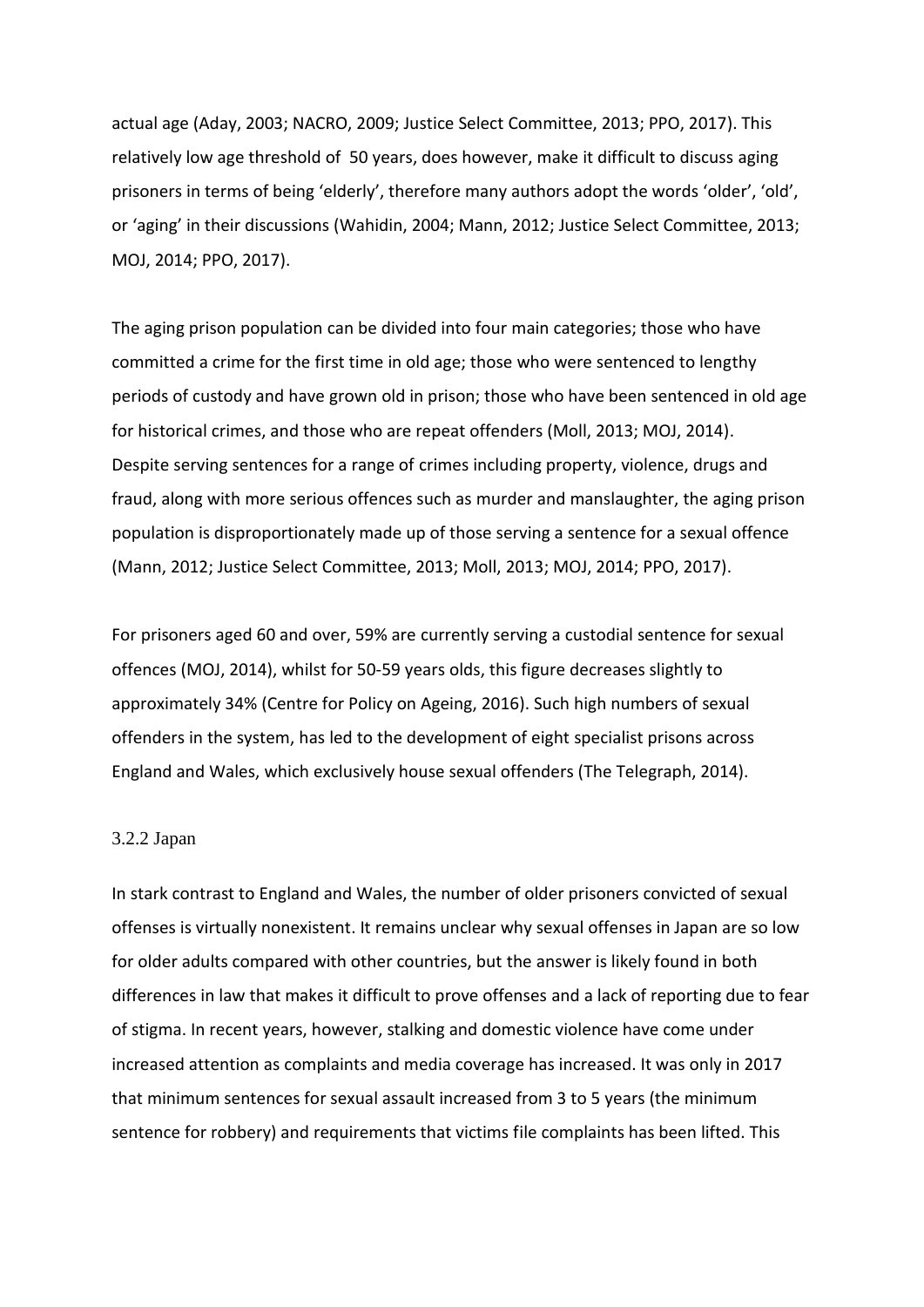was the first revision of the law concerning rape and sexual assault in almost 110 years (since the Criminal Code was passed in 1907).

A five-year minimum sentence for a first sexual assault offense would bring Japan in line with the average sentence for offenders in England and Wales (63 months, MoJ 2015). Should reporting increase and a provision for historical cases be introduced, Japan's older adult prisoner population could very well come to resemble that of England and Wales. The growth in the older adult prison population would pose serious challenges on the capacity and conditions of prisons, and the case of England and Wales could become even more instructive.

3.3 Trends in conditions in prison 3.3.1 Health

The health complaints of the aging prison population unsurprisingly reflects the morbidity of the aging population in general society and includes such things as heart disease, diabetes, cancer, hypertension, and mental health problems, such as depression and anxiety disorders (Fazel et al, 2001; Justice Select Committee, 2013; Hayes et al, 2012). These specific health issues, coupled with the psychological strains of prison life and the relative inactivity of older prisoners, further accelerates the aging process and places even greater demand on prison healthcare. However, despite such high incidences of age related problems, provisions and standards of health care for older people in prison vary and very often fall short of that delivered in the community (Senior et al., 2013), despite the existence of PSO 3050 which dictates that prisoners should have access to the same level of care in prison as they would in general society (PPO, 2017).

Despite the existence of PSO 3050, the aging prison populations' experiences of healthcare is all too often characterised by poor access, delays in treatment, poor quality of care and delayed or mis-diagnoses (Mann, 2012; Justice Select Committee, 2013; PPO, 2017). Their specialised needs and high morbidity levels, means that healthcare for older prisoners can cost up to three times more than that of younger prisoners (Mann, 2012; Wahidin, 2013) and this, coupled with the ongoing cut-backs which have effected prisons in England and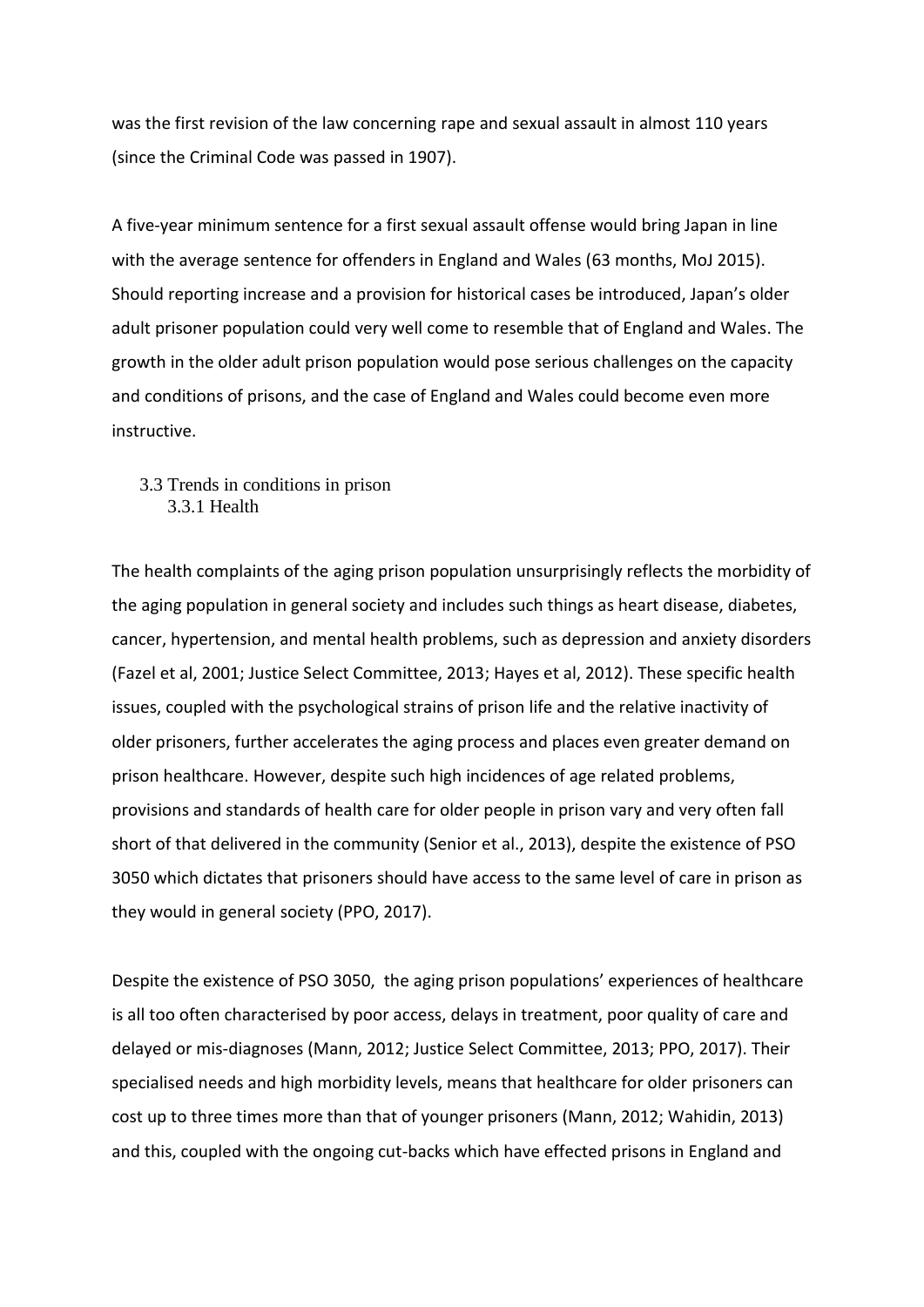Wales, means that the Prison Service has neither the funding nor the resources to employ the preventative model of healthcare which currently exists in general society.

## 3.3.2 Disability

Many of the prisons in England and Wales were built in the Victorian era and as such, present an extremely challenging environment for aging prisoners to live, something acknowledged by Crawley and Sparks when they state,

Their (Prisons') very fabric (the stairs and steps and walkways, the distances, the gates, the football pitches and gymnasia; the serveries and queues; the communal showers; the incessant background noise) is, in general, constructed in blithe unconsciousness of the needs and sensibilities of the old (2005).

The suitability of the prison estate for older offenders is something which has long concerned both academics and third sector organisations, however, in 2004 the Prison Service acknowledged the need for specialised facilities, and HMP Norwich opened the first purpose built older offender unit which took the form of a care home style facility providing beds for fifteen aging prisoners who required assistance with daily living (Mann, 2012; Moll, 2013). This pioneering facility was welcomed as a sign of progress for the less mobile and more infirm older prisoners, but at a cost of £1.5 million, it was a clear demonstration of the financial implications of an aging prison population.

The Disability Discrimination Act (DDA) came into full force in 2006 and once again shone a light on the lack of appropriate facilities for offenders with disability and mobility issues. This Act mandated that prisons had a responsibility to provide for the needs of older prisoners and to make the regime accessible if the prisoner's condition could be defined as a disability (Equality Act, 2010). However, despite the presence of this equality legislation, older prisoners' equal access to the prison regime is still largely reliant on forward thinking staff and as such, experience of aging prisoners who have a disability, varies greatly across the prison estate.

3.3.3 Education and employment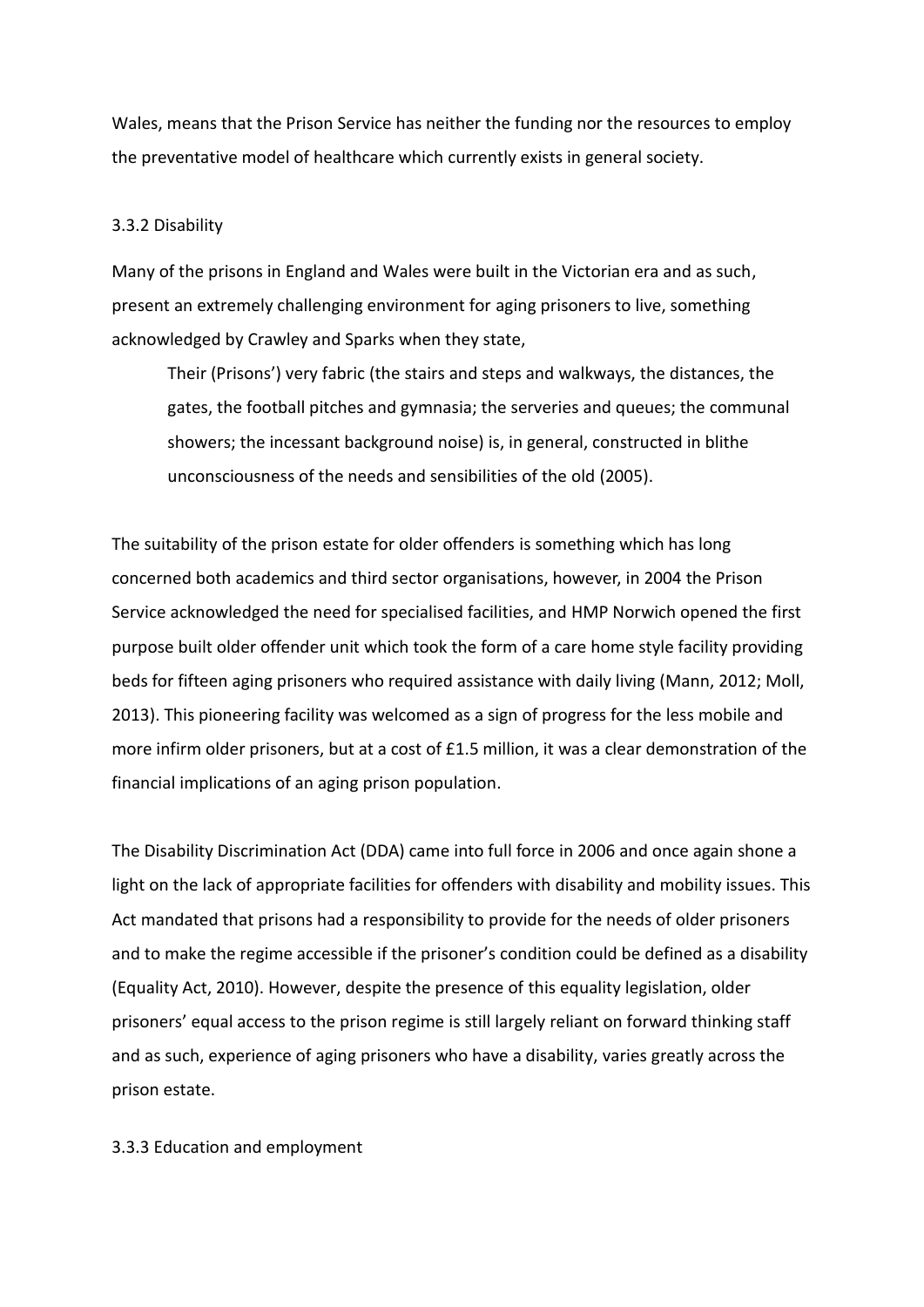The reality of prison life for many aging prisoners is boredom, isolation and loneliness (Mann, 2012). It is, therefore, paramount that meaningful activities such as education, training and employment are offered in order to overcome the very real potential for deterioration and decline. However, whilst younger prisoners are able to access appropriate education, a range of employment and training opportunities and gym based physical activities, older prisoners often find themselves engaged in monotonous activity, or simply left to 'stagnate' in their cell (Aday, 1994; Mann, 2012).

Over two decades ago, the Prison Reform Trust noted a grave lack of differentiation in prison activities, particularly within the area of education and training (PRT, 2003), a finding supported by the Justice Select Committee (2013). Sadly, this lack of differentiation still exists today, and whilst some prisons have utilised the services of organisations such as Age UK or RECOOP (Resettlement and care for older ex-offenders and prisoners), in order to run 'age tailored' programmes, nostalgia groups and specialised gym sessions (Mann, 2012; Justice Select Committee, 2013), the continued austerity measures which have seen Her Majesty's Prison and Probation Service budget reduced by nearly a quarter since 2011 (PRT, 2017), means even these piecemeal offerings are at risk.

The current penal crisis, which has seen a continual rise in the prison population, an increase in incidences of violence, escalating drug addiction and increasing rates of suicide (HMIP, 2017), has resulted in a dire situation where keeping prisons safe and well-ordered on a daily basis is as much as staff can hope to achieve. Within such a climate, the education and employment needs of a minority, however significant, are certainly not considered a priority and as such, there are still many aging prisoners who remain unemployed and unengaged.

#### 3.3.4 Dementia [300]

An increase in the number of aging prisoners has inevitably brought with it an increase in incidences of those conditions associated with old age, such as cognitive frailty and dementia. However, despite the rapid increase in the aging prison population, Prison Officers still receive just one hour of training on older prisoners, and as such, the needs of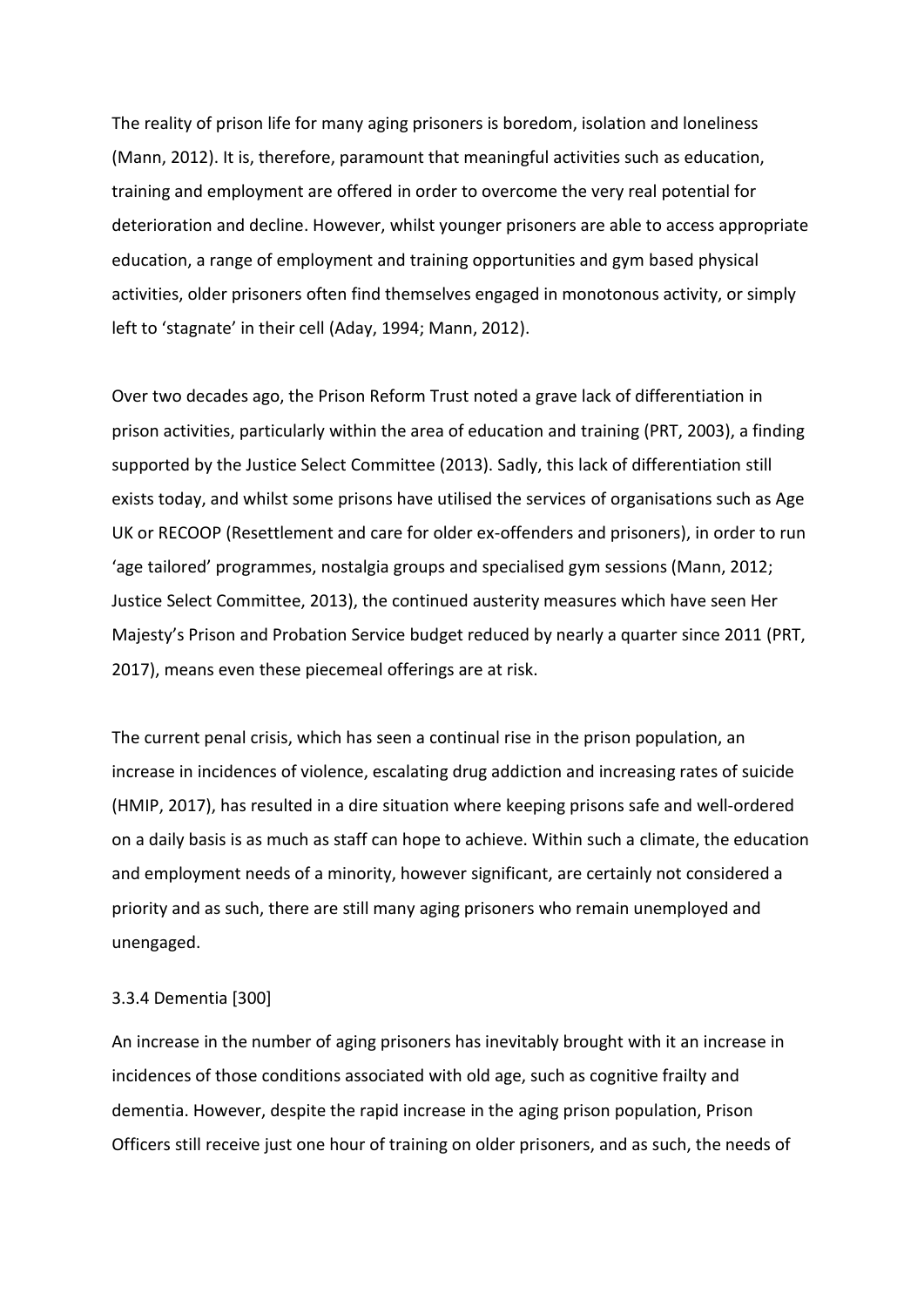this age group are all too often addressed by healthcare staff often lack awareness and understanding of issues such as dementia and incontinence (Moll, 2013).

There is no official figure on the rate of dementia amongst the aging prison population, but it has been estimated that approximately 5% of prisoners aged 55 years and older would have the condition (PPO, 2016). This figure is in fact likely to be an underestimation of the actual numbers because many of the signs of dementia are masked by the predictability and regimented nature of the prison regime (Moll, 2013). Those who 'care' for aging prisoners are less likely to notice the subtle changes which can take place at the onset of dementia and thus it is likely that those prisoners demonstrating symptoms of memory loss, confusion and withdrawal, would simply be considered old and infirm (PPO, 2016), rather than suffering from dementia.

The prison environment itself has a substantial impact on the issue of dementia. Firstly, the poor physical and mental health of older prisoners, created by the stresses and strains of the prison environment and a lack of appropriate healthcare, puts individuals at a much greater risk of developing dementia initially (Maschi et al, 2012). Second, many of the common characteristics of the prison environment sit in stark contrast to those promoted by the Alzheimer's Society's 'Dementia Friendly Communities' (2014). The bare walls, the poorly lit corridors and landings, multiple stairs and undifferentiated floor surfaces are all likely to create significant difficulties for prisoners suffering from dementia, making their existence within the prison even more difficult.

The predicted growth of the aging prison population in coming years (Justice Select Committee, 2013; PPO, 2017) means dementia will become one of the most pressing concerns for the prison service. Small changes such as '…proper lighting, use of different colors for walls, such as the bathrooms, use of large lettered signs and pictures, handrails, wheelchairs, and accessible showers…' (Maschi et al, 2012) can greatly enhance the experiences of prisoners with dementia, but if prison is to accommodate the needs of the fastest growing population in prison (Mann, 2012; Justice Select Committee, 2013), there needs to be systemic change in the training of prison staff, the allocation of resources and value placed on the human rights of a prisoner.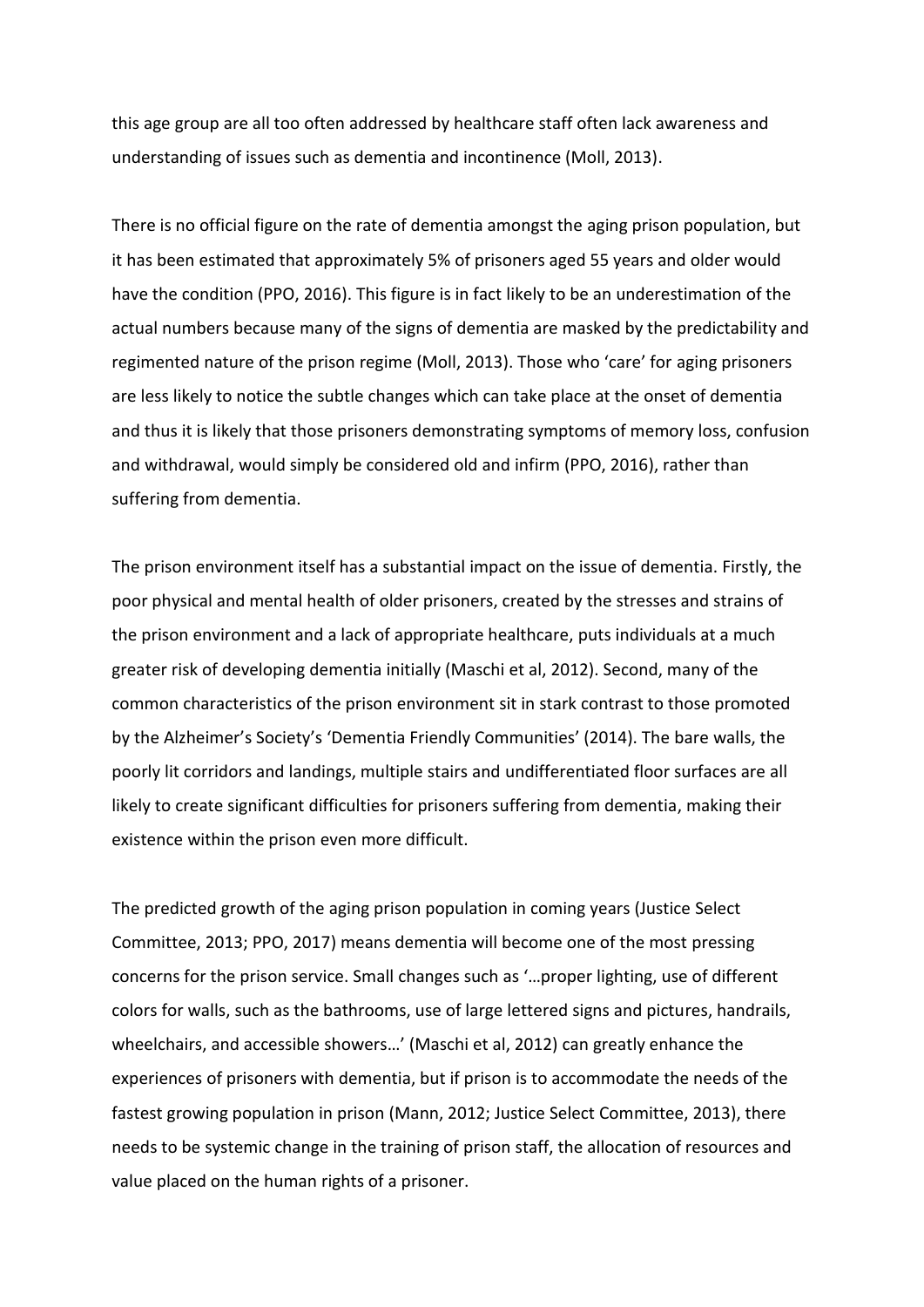### 3.3.5 Palliative and end of life care

The increasingly number of aging prisoners within the system, has resulted in an increase in deaths by natural causes within the custodial setting, and this, as Newcomen explains,

'…has meant that the Prison Service increasingly has to grapple with risks and procedures they were not previously forced to consider, when prisons in England and Wales were more likely to hold fit young men…' (PPO, 2017:7);

The 'End of life Care Strategy' was published by the Government in 2008, and despite acknowledging prisons as possible places of palliative and end of life care provision, the Prison Service still has no formal guidance on expectations, and the care and management of those requiring such a provision. As Turner et al (2011) found in their study, the continual conflict of care versus custody often sees the potential security risks of the prisoner as a major barrier to accessing the quality of service delivered in outside hospices.

This is something noted by Newcomen, who discusses how prisons tend to assess their prisoners based on the risk they posed when healthy; this can lead to prisoners being denied compassionate leave, denied access to external hospices and even being physically restrained at the end of life (PPO, 2017). This issue of prisoner security, coupled with the fact that much of our prison estate is noisy, decrepit and wholly insufficient as a place for palliative care delivery, means that prisons are failing to provide a much needed service and failing to adapt to the changing demographics of their incarcerated population.

The lack of a general national strategy on the care and management of aging prisoners, has resulted in grave differences in service and delivery across the prison estate, and, as is the case with so much of the aging prisoner experience, pockets of good practice are largely due to the dedication and innovation of staff working with this age group.

Palliative and end of life care in prison is also characterized by some very good experiences (Turner et al, 2011; Papadopoulos et al, 2016; PPO, 2017), such as the development of palliative care suites, the recognition of the importance of family and fellow prisoner involvement in the dying process and the development of excellent working relationships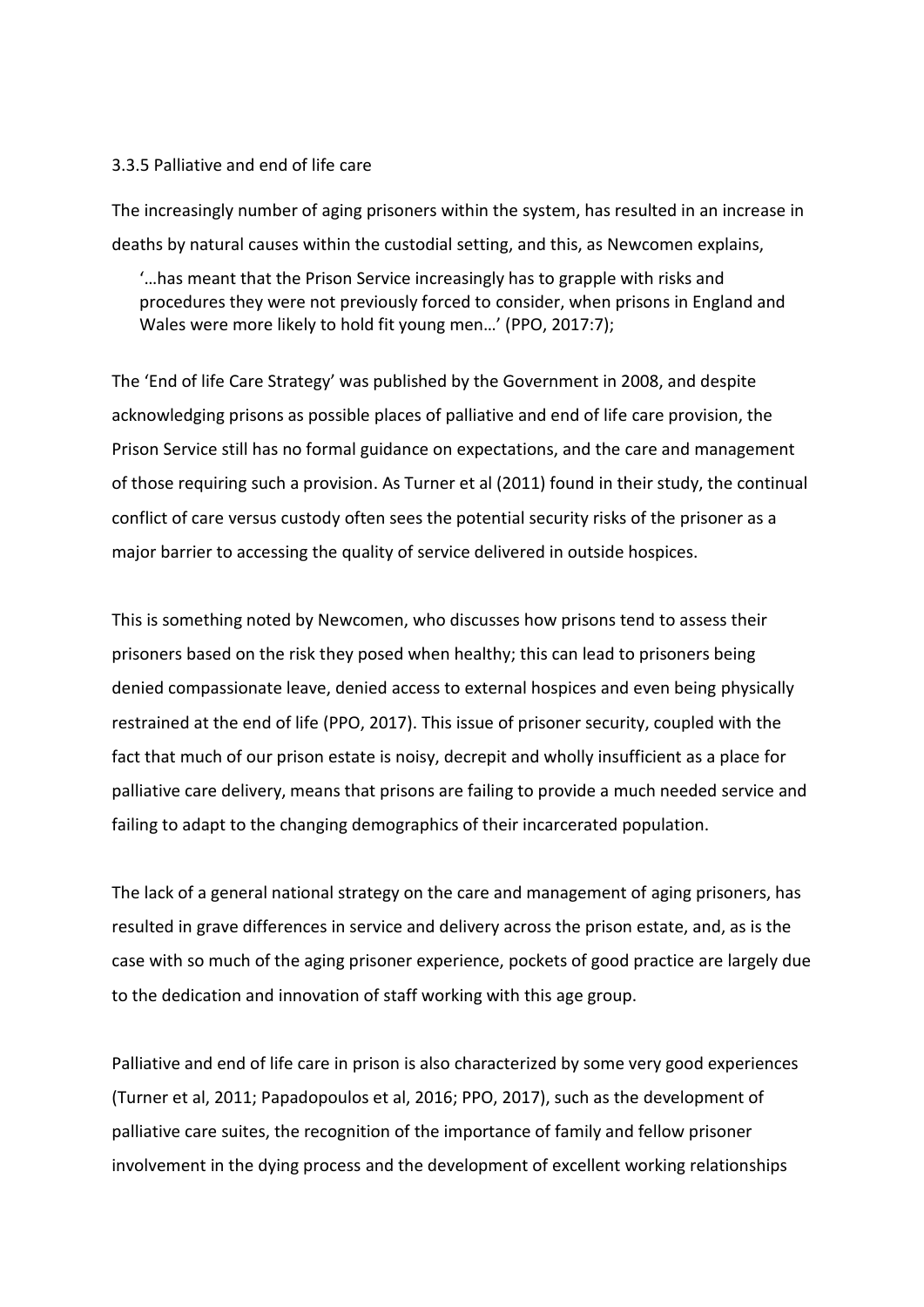with local hospices. These pockets of good practice highlight how successful end of life care can be delivered within the prison setting, providing there is funding for equipment, training and delivery.

## 3.4 Summary comparison with Japan

While England and Wales have taken some steps towards acknowledging the need for adapting prisons to better meet the needs of its aging prison population, it is clear that these changes will take time and sustained effort to implement. Might Japan, whose prisons have been considered exemplary for their clean, orderly and violence-free environments, provide some hints about how to change?

Of the 70 prisons in Japan, 32 have reached the point where at least 20% of inmates are 65 or older (about 12.2% of the population system wide) (Yomiuri 2016). Within this population, about 14% are estimated to have dementia, or almost three times the proportion estimated in England and Wales. Even so, these estimates may still be lower than actual numbers, since the regimentation of prison life can sometimes mask symptoms of memory loss. As a result of these high numbers, several prisons will begin administering tests of mental ability to older offenders in order to identify those who should have lighter work duties or who could benefit from exercise and mental training programs. Currently, the 32 prisons with the highest concentration of older prisoners employ only one care specialist each. In 2017, the Japanese government committed 60 million yen (about £400,000) to eldercare certification programs for prison staff starting in 2018 (Komatsu 2018).

Until recently, Onomichi prison in Hiroshima Prefecture had been the only prison in Japan with a dedicated ward for older prisoners. Onishi (2007) reported that prisoners on the ward, whose average age was 74, were given lighter work duties for fewer hours than required of younger prisoners and were supplied with walkers, wheelchairs and adults diapers. In other prisons, older inmates enjoyed "preferential treatment" in terms of assigning private rooms, preparing food cut into smaller bites, and being exempt from following marching formations.

There is some evidence that Japan's prisons are finally taking broad measures to better accommodate older prisoners. Asahikawa prison in Hokkaido, for instance, reopened in 2017 following an extensive remodeling that included 500 private cells and ramps with handrails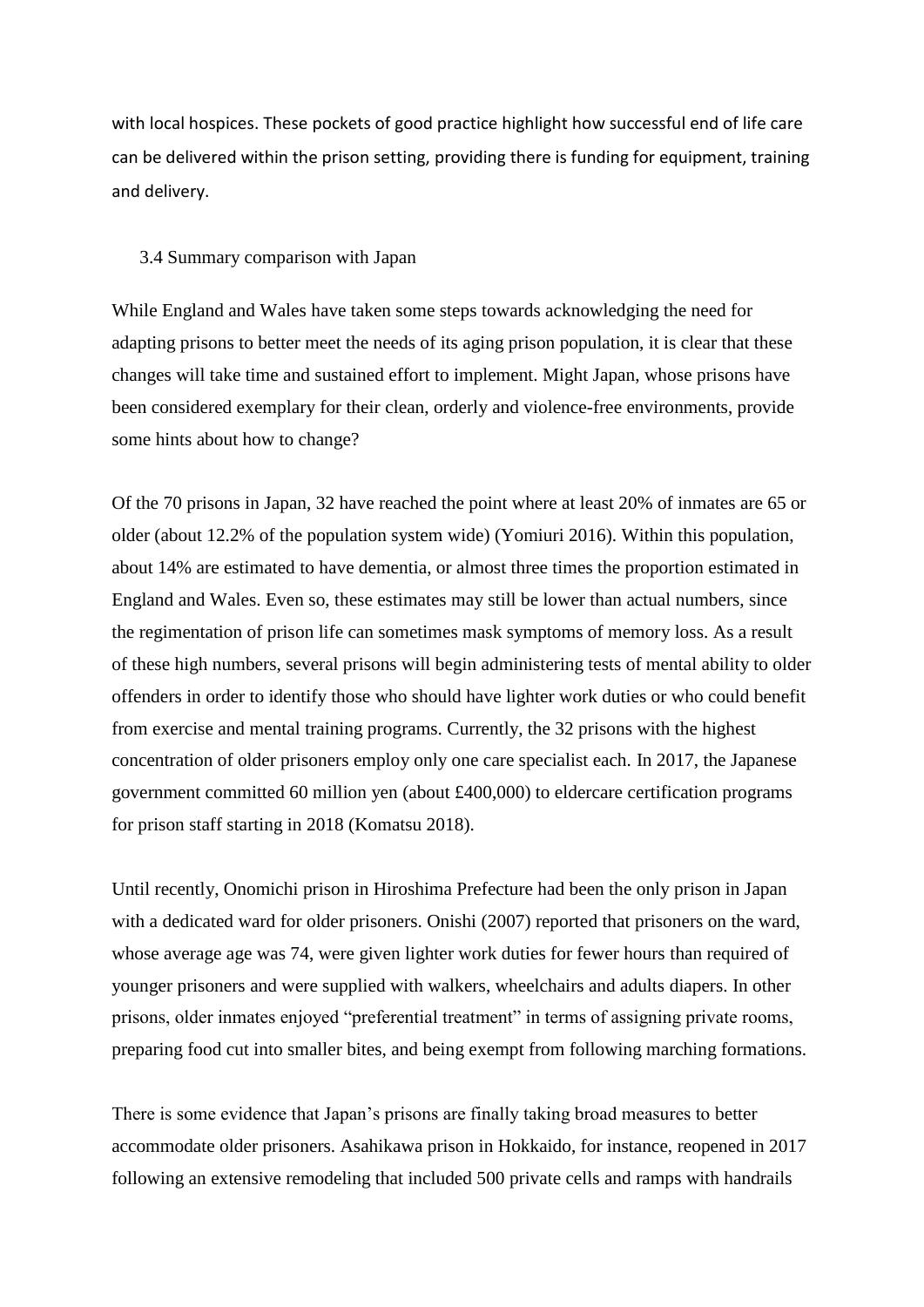replacing steps (Ominato 2016). While such improvements have received backlash from some victim support groups, they are considered necessary for both successful rehabilitation and the prevention of incidents that could put a strain on an already overburdened staff.

Despite the very high numbers of prisoners in advanced old age, very little research has been conducted regarding palliative and end of life care in Japanese prisons. It may be noted that hospice and palliative care are relatively new in Japan in general. The National Health Insurance began covering palliative care in 1990 and has gradually expanded the coverage of end of life services since then. As a result, palliative care units have increased from 5 in 1991 to 357 in 2015 (Mori and Morita 2016). While there may be an interest in providing end of life support within prisons, the majority do not appear to have the staff to manage this.

# 4. Re-entry/resettlement of elderly prisoners 4.1 ROTL/probation

Prison Service Order 2300 sets out the resettlement responsibilities and good practice for Her Majesty's Prison and Probation Service. The order makes clear that successful resettlement work needs to be tailored to the needs of prisoners, with polices and strategies taking into account prisoner diversity. In the House of Commons Justice Select Committee on older prisoners (Justice Select Committee, 2013), it was acknowledged that resettlement strategies and key performance indicators tend to prioritise employment (including education and training), as well as accommodation, health and reductions in reoffending. Consequently, resettlement practices are often more relevant to the younger majority of prisoners, neglecting the distinct needs of older prisoners. These resettlement needs often result from older prisoners' likelihood of serving long prison sentences, including social isolation stemming from the loss of contact with family, peers and work networks (being of pensionable age), as well as their health and social care needs (Cornish, Edgar, Hewson and Ware, 2016).

Whilst Release On Temporary License orders (ROTL: whereby a prisoner is released for a day or longer) may be used with long term prisoners to gradually assist them to re-establish themselves in outside communities prior to release from prison (Cornish et al., 2016; Pedder, 2017), there is no specific policy on older prisoner resettlement. Furthermore, dedicated resettlement support in and out of prison is very patchy and fragmented (Cornish, et al., 2016), although the Government has responded to this criticism to say that, as for other prisoners,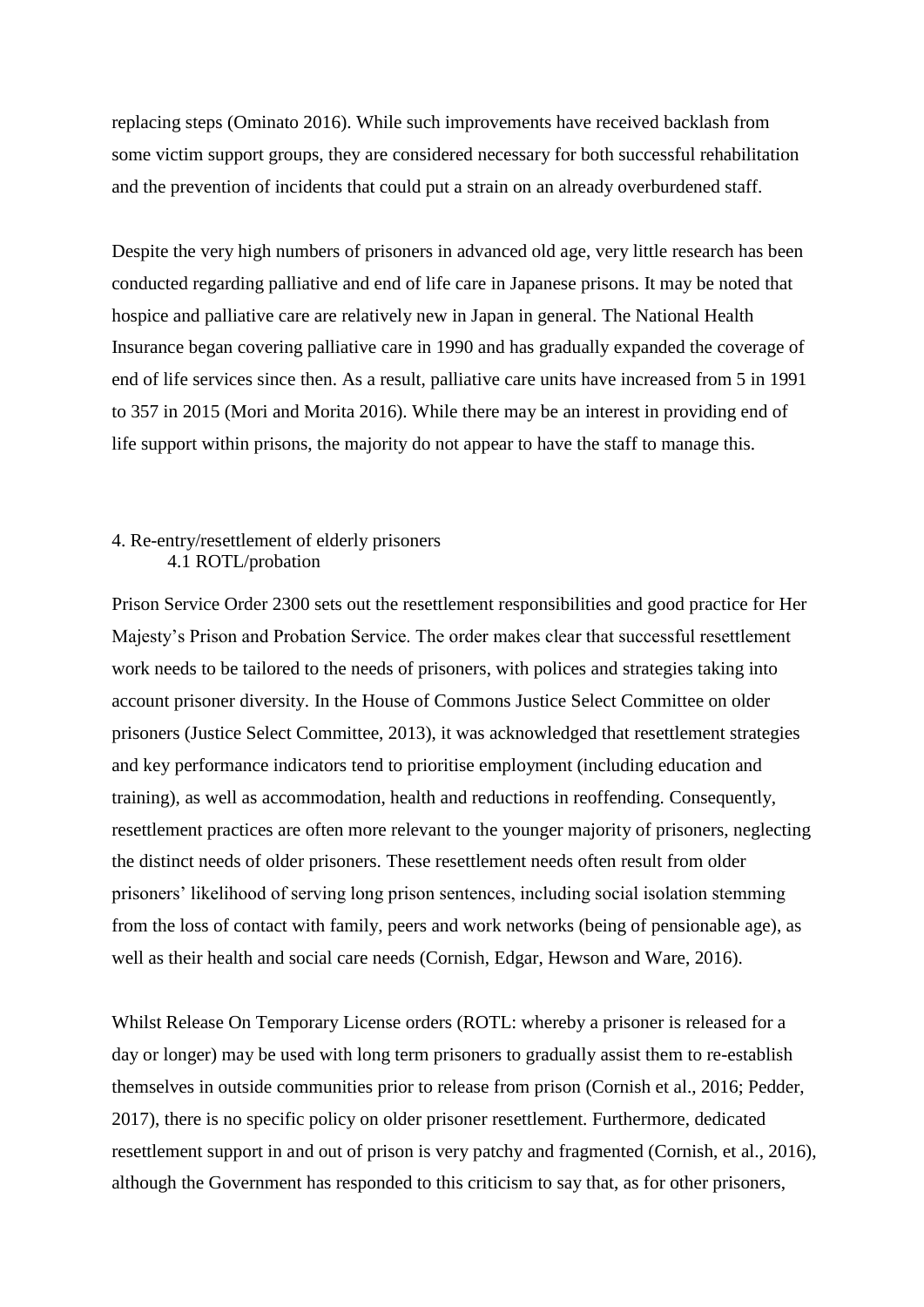their needs are responded to on an individual case by case basis (Justice Select Committee, 2013).

### 4.2 Release to no fixed abode

Older prisoners are highly likely to have lost their accommodation as a result of being in prison, either because of their length of sentence or the nature of their offending. Consequently, positive accommodation outcomes on release from prison reduce the older the prisoner is. In 2010-11 RECOOP (2017b) report that 81% of released prisoners had positive outcomes compared to just 79% of those over 60 years (with an average of 86% for the general prison population). This means that a significant proportion of older prisoners leave prison with no appropriate accommodation arranged and so are classified as no fixed abode (NFA) (Justice Select Committee, 2013). This is particularly challenging for older prisoners as they may have requirements related to their health, frailty or disabilities which make many forms of accommodation unsuitable. Furthermore, as such a significant proportion have committed sexual offences, this again limits the community accommodation assessed as suitable for them. As a result, many older prisoners are required to reside in Probation Approved Premises (PAP) on release. These provide semi-secure hostel type accommodation within which residents are observed and undertake offence-related work to reduce their risks of reoffending as well as to support resettlement (Reeves, 2016, 2013; Reeves and Cowe, 2012).

As PAP only house higher risk offenders whilst they are subject to their prison release license, those assessed as lower risk or have reached their sentence end-date may be released into emergency accommodation such as homeless hostels, shelters or Bed and Breakfast Guest Houses. There are strict criteria to qualify for longer term housing support, which includes prisoners' homeless status not being the fault of the prisoner, and being classed as 'vulnerable' (NACRO, 2018; Shelter, 2018). Even where a released prisoner qualifies for this support suitable accommodation can be difficult to find in practice, especially due to the complex needs of many older ex-prisoners. This situation is exacerbated by local authorities and private housing agencies often refusing to accommodate sex offenders, and even where they can, such housing may be unsuitable for the needs of older people. Mills, Gojkovic, Meek and Mullins (2013) found that even dedicated third sector organization supporting exprisoners to find suitable housing found this extremely challenging in a context of ex-prisoner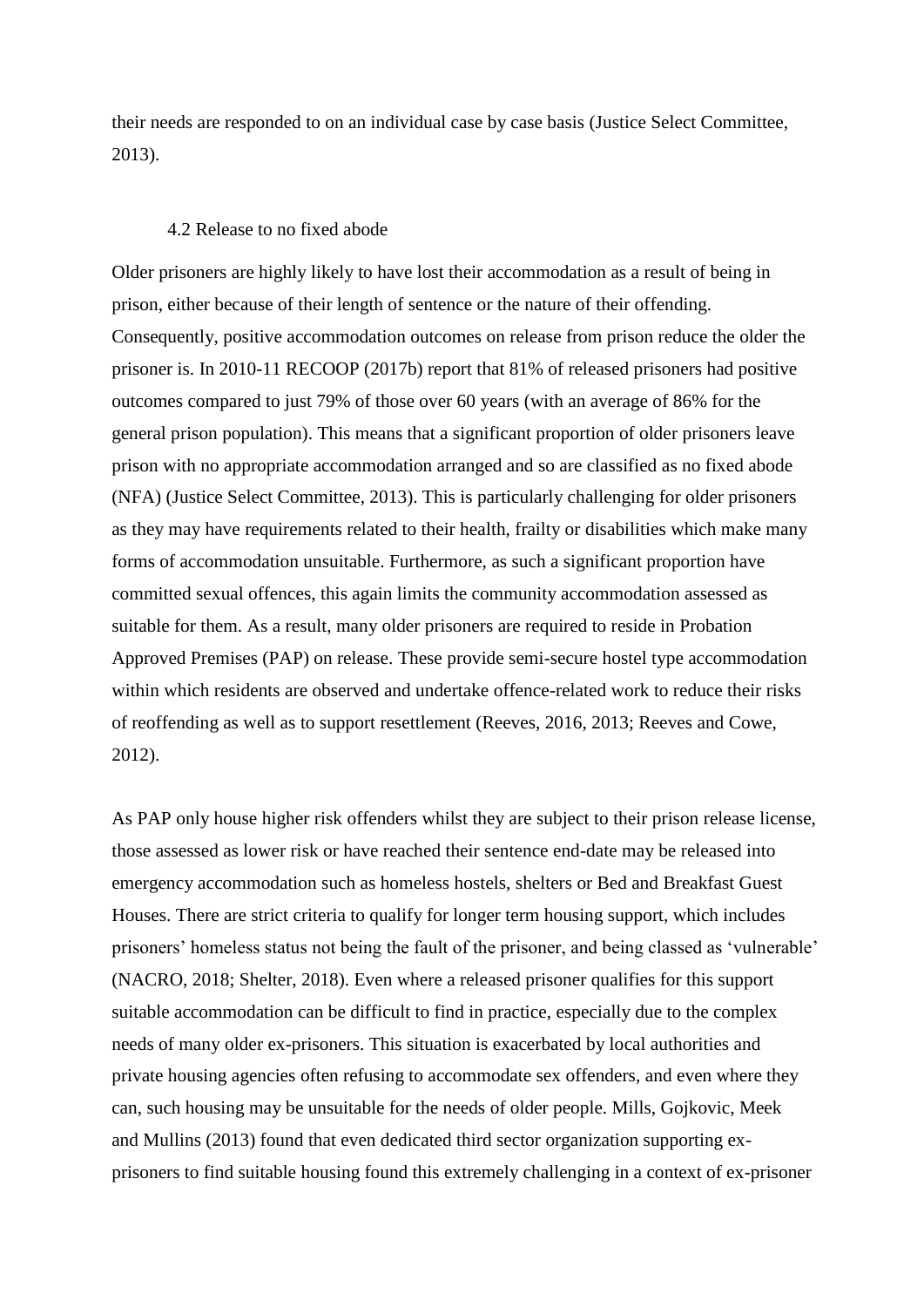social stigma, high demand, stock shortage, budget cuts and strict risk assessments. To mitigate these difficulties the authors called for housing providers to be more willing to take released prisoners and work closely with local authorities in developing supportive housing strategies.

## 4.3 Community health and social care support [150]

The Care Act 2014 requires prisons and local authorities responsible for working together to deliver consistent support in prison, through release into the community. Cornish et al. (2016) estimate that around 3,500 older prisoners qualify for social care support under the Care Act as many older prisoners have complex health and social care needs requiring a seamless continuity of support on release from prison as they enter the community. However, reflecting concerns regarding the lack of integration between prison and community service on entry to prison (Centre for Policy on Ageing, 2016), there is strong evidence to demonstrate that there are structural weaknesses in this process on release as well. Consequently, older prisoners are often released without being registered with a GP, or having their medical records transferred, potentially resulting in dangerous breaks in support and medication (Cornish et al., 2016).

Some prisons have implemented schemes to support the continuity of care, for example by working with voluntary organisations to assist those with accessibility support needs on the day of their release, to providing health 'passports' detailing their medical needs to present when registering at a doctor's surgery (Justice Select Committee, 2013). However, these are not joined-up and provide only patchy support, resulting in significant variances in experience for prisoners across the country and according to their offence type and risk level (Cornish et al., 2016).

## 4.4 volunteer sector [150]

As Prison Service Order 2300 outlines, successful release from prison and community resettlement requires joint and partnership working across the statutory and voluntary sector in order to best tailor the support provided to released prisoners. There are a number of dedicated voluntary sector charitable organisations which support older prisoners and resettlement, in particular, RECOOP (Resettlement and Care of Older ex-Offenders), Age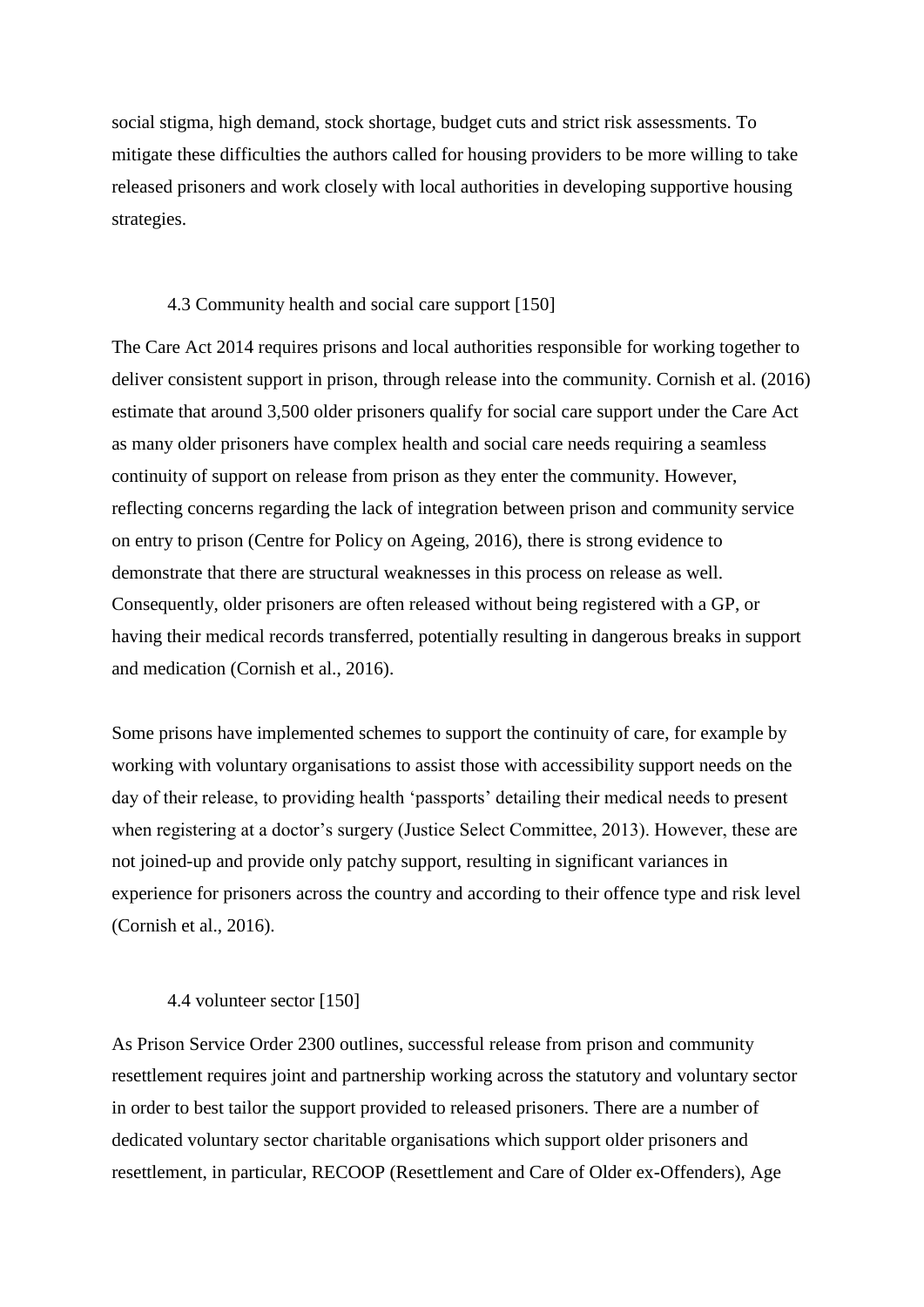UK, as well as a wealth of smaller regional charities. The type of support provided ranges from pre-release planning and information to mentorship, advocacy and practical support in the community on release from prison (Centre for Policy on Ageing, 2016). Particular areas that the voluntary section can input into include aiding an older (ex)prisoner to access support and health services in the community, financial and benefit advice, housing applications as well as basic living skills and social interaction (Justice Select Committee, 2013).

# 4.5 Summary comparison with Japan [500] (485)

As with England and Wales, finding accommodation after a time in prison is particularly challenging for older adults. Japan does not offer the possibility of release on temporary license (ROTL) or on parole without a fixed abode. Older prisoners are less likely to have family who are able to accommodate them after release, and as a result, they are much more likely than younger prisoners to serve their entire sentence in prison, only to face very uncertain living situation post-release (Luo 2016: 47; Uotani 2013: 9). The recidivism rate for ex-offenders over 65 is 20% within the first two years post-release (JMoJ 2016).

In cases where prisoners must be released without a fixed abode, they may spend some time in non-governmental post-release hostels (*kosei hogo shisetsu*). Often these facilities have minimal provision for those with special health or care needs, and do not typically have staff who are trained in care for disabled or cognitively impaired older adults. In 2009, the Ministry of Justice established a national system of regional support centers (chiiki seikatsu teichaku senta), and as a result, older adults leaving prison are assisted in applying for social benefits (seikatsu hogo) or a place in a care home.

Another interesting difference between the care of ex-offenders in England and Wales in comparison to Japan is the role of community volunteer organizations. While there are a few ex-offender rehabilitation and support organizations, most ex-offenders will find support through the system of "voluntary probation officers" (Hamai and Ellis 2011). These are individuals appointed by the Justice Minister based on recommendation of heads of probation offices, which are in turn based largely on community self-governing groups and volunteers stepping forward. They are not paid and do not receive training. However, with more than 50,000 VPOs and only about 800 professional probation officers, VPOs do the majority of ex-offender surveillance, most often meeting regularly in the VPO's private home rather than a separate 'probation office.' Hamai and Ellis (2011) note that home visits with voluntary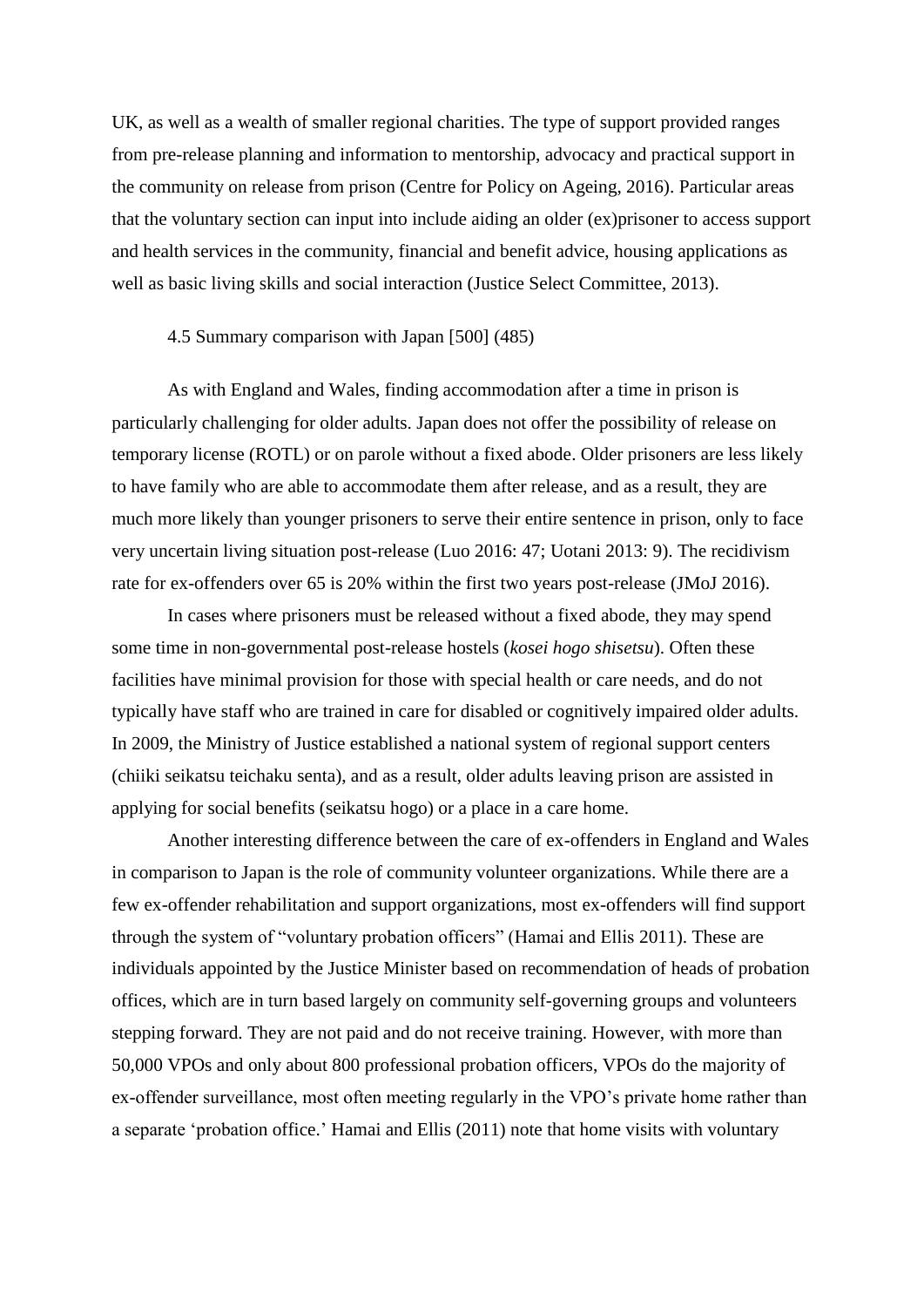community sentence supervisors are hard to conceive of in contemporary England and Wales, but that such a system may eventually provide a template for probation reform.

Japan's VPO system has been in place since 1950, but may have roots in older practices of community-based conflict management. Indeed, as others have argued, the mobilization of citizens in both the prevention of crime and the rehabilitation of ex-offenders was present even in pre-modern Japan, when relationships between detention facilities and communities were often complementary (Volger, 2005). It is too difficult to tell if the VPO system has had any significant measurable effects on recidivism among older adults, given its traditional concentration on juvenile ex-offender. It would be even more difficult to tell if such a system would translate to England and Wales. Nonetheless, in both contexts, the work of volunteers both inside and outside of prisons is likely to remain vital to the extended support of older ex-offenders and deserves greater attention.

# 5. Reasons for re-offending 5.1 England/Wales

In the last full year data is provided for (2014/15), official proven reoffending statistics show that 25% of all adult offenders, and 33% of adults released from custody or court orders reoffend within one year (MOJ, 2017b). However, as has been consistently reported in lifecourse research on criminality and desistance (see Rocque, Posick and Hoyle, 2016 for an overview), age is consistently correlated with reductions in re-offending across cultures, crimes, social and criminal justice contexts. For 2014/15, therefore, offenders over 50 years had a proven reoffending rate of 12%. This rate gradually reduced across prisoner age categories, with 18-20 years being the most likely to reoffend within the adult age categories (MOJ, 2017). Thus, Brunton-Smith et al. (2013) reported that each year of prisoner age was associated with a two percent reduction in the likelihood of reoffending. This is coupled with those serving longer sentences (over one year, as older offenders are often are) also having lower reoffending rates (Ministry of Justice, 2017).

There is a dearth of research exploring why older prisoners reoffend. However, research into prisoner reoffending in general indicates that many of the issues experienced by older prisoners both in prison and on release are risk factors for reoffending. For example, Brunton-Smith and Hopkins (2013) conducted longitudinal studies of proven reoffending by exprisoners across three waves of cohorts between 2005 and 2010, finding that reoffending is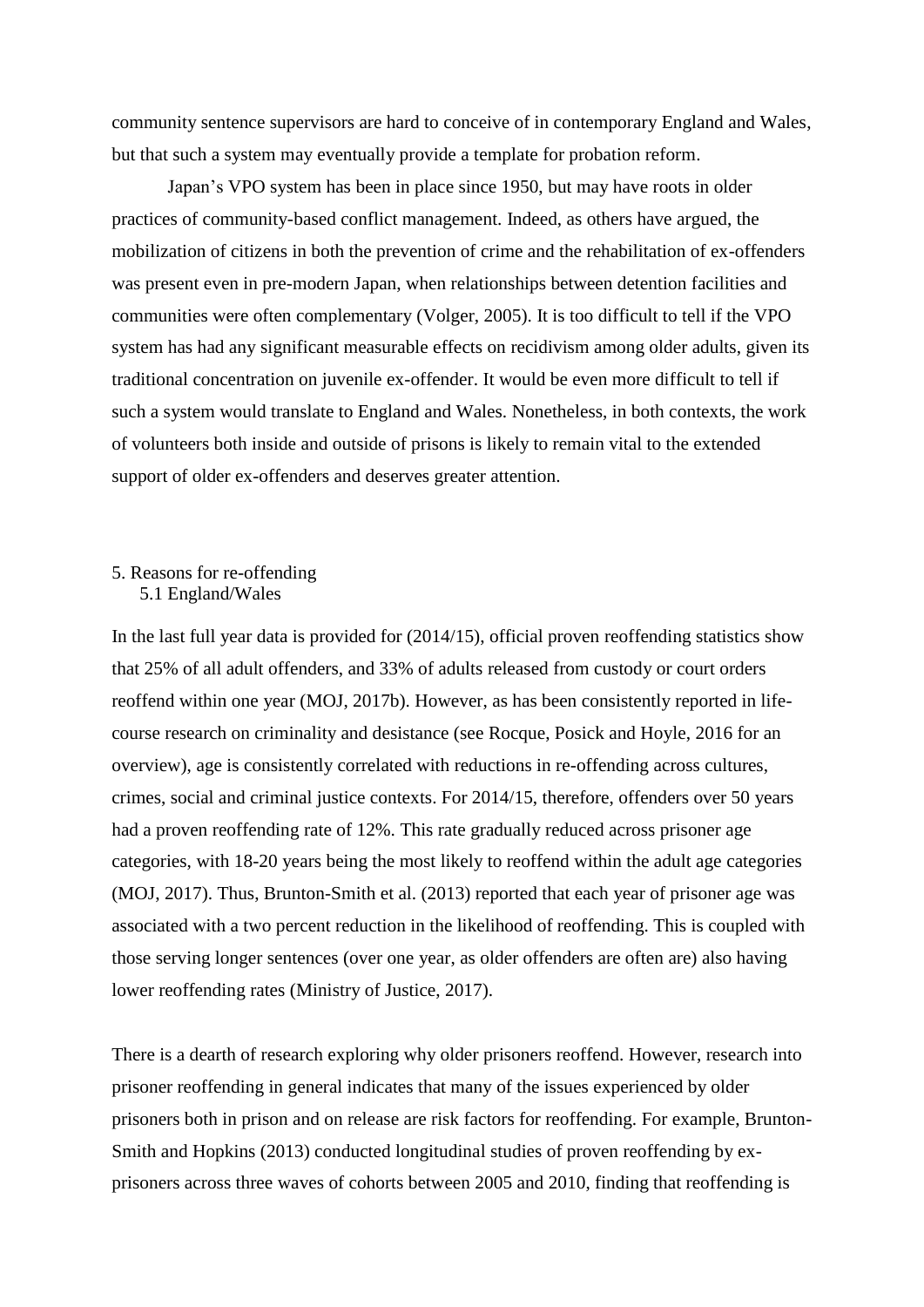associated with post-release drug use, stability of accommodation, employment (or similar positive social engagement) and as well as prior offending records (particularly associated with acquisitive crime), backgrounds and in-prison behaviours and attitudes. This has led to calls for work with older prisoners to focus on the establishment of pro-social and familial networks on release from prison, not only to support the integration and wellbeing of the released older prisoners, but to support desistance out of crime. McCarthy and Brunton-Smith (2017), for example, demonstrated for a general prison population that positive prisonerfamily relationships are significantly associated with lower rates of reoffending, commenting that maintaining such ties are particularly challenging for older prisoners due to their likelihood of having long prison histories or of family breakdown or death.

Whilst there is little research focusing on older prisoners reoffending outcomes the existent corpus indicates some distinct areas of focus. Kamigaki and Yokotani (2014), for example, explored the outcomes for a small group of twenty-five homeless released prisoners over the age 65 years with similar characteristics in respect to resettlement, adjustment to entering society and reductions in reoffending. Ten of these released prisoners voluntarily took part in a reintegration program designed to assist their accommodation, financial, employment and social support needs to provide practical assistance and build social bonds. Whilst a limited study the outcomes are striking in that none of the supported group reoffended in a 250 day period, and more than one third of the control group had, thus indicating the value of holistic welfare support to reducing the likelihood of reoffending in older prisoners.

### 5.2 Japan

Owing in large part to the differences in the nature of the crimes committed by older adults in Japan, and to its relatively restrictive policy towards parole, older ex-offenders who have served their full sentence in custody have a recidivism rate of 50% within one year following release (Luo 2016: 8). Compared to other ages, reoffending occurs much faster. The rate is particularly high among those who have committed theft, which again, accounts for over half of crimes committed by older adults.

The reasons these older adults offer for why they re-offend vary. In cases of shoplifting and theft, lack of money may be one aspect, but it is usually not sufficient to explain the motivation (Uotani 2013). Offenders often speak of loneliness, an inability to find work and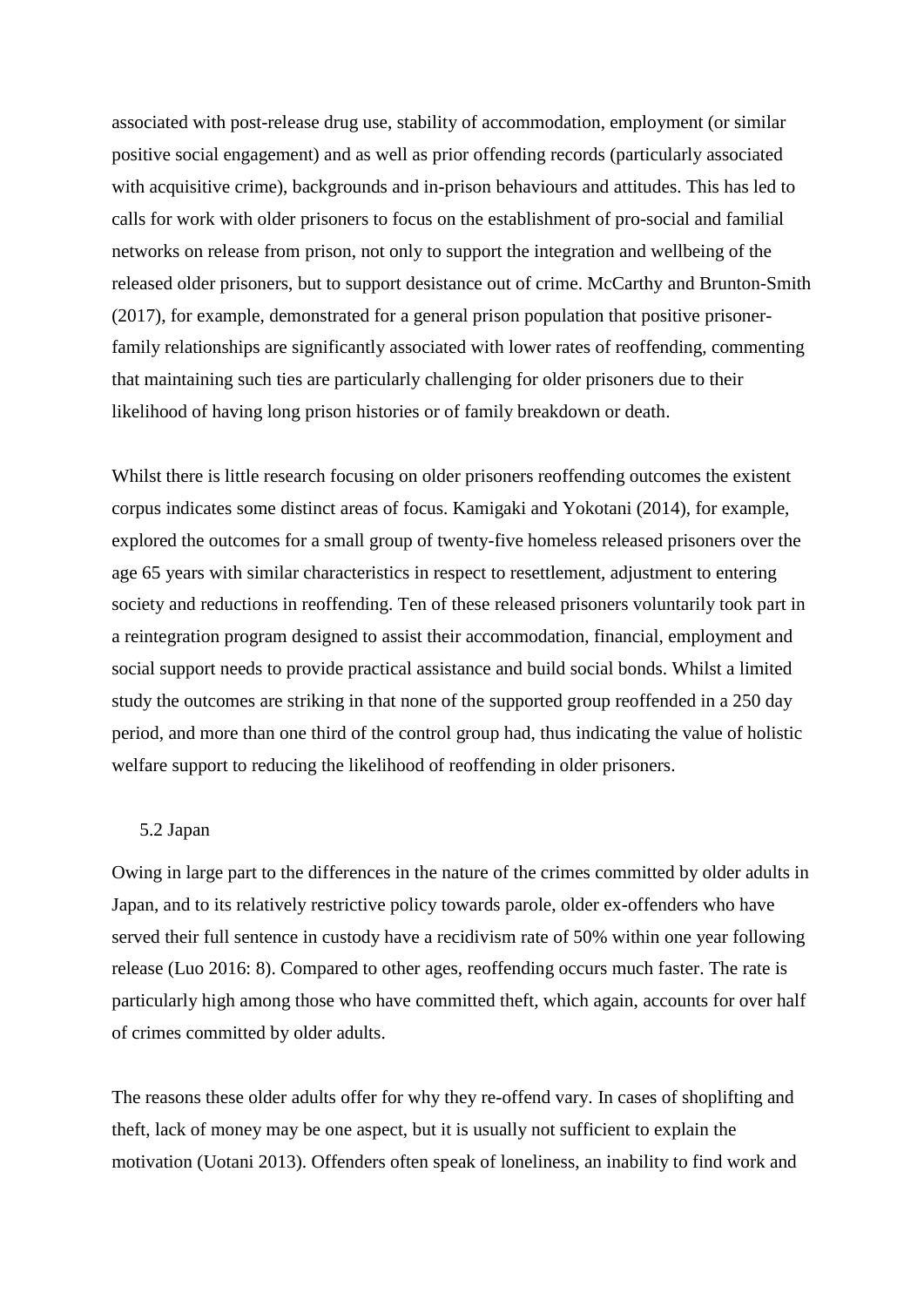support oneself, and difficulty understanding how to access health and social care. These are encompassed within a broader notion of "*ibasho*," or a place to dwell with belonging and purpose (Luo 2016). Lack of an *ibasho* makes it difficult to rebuild supportive connections (*tsunagri*) in the community and establishing a sense of security. Citizen-led initiatives meant to alleviate isolation among the general aging population in Japan often employ a'building places' (*ibasho-tsukuri*) approach, and expanding the accessibility and variety of these programs might help to include older ex-offenders.

Particularly troubling is reporting that older adults are committing crimes in order to return to prisons. An 83 year old Japanese man arrested recently for robbing a convenience store at knife point told police "I thought that I would do something like commit robbery because it would be easier to have a trouble free life in prison [than in the community]" (NHK 2016). Similar cases have been noted by others (Luo 2016) and are gaining attention in the media.

### 6. Conclusion

While it is beyond the scope of this chapter to suggest specific practical policy measures to reduce the numbers of older adults committing crimes or serving sentences in prison, we do hope that the cross-national comparative approach of this chapter and of the volume as a whole will generate greater attention to the effects of contemporary systems of crime and incarceration in aging societies. In addition, we have demonstrated that cross-national comparison on aging prison populations can be productive even between nations that are geographically or culturally distant from one another. Such comparisons can serve to highlight shared trends in attitudes toward crime and punishment, the institutional challenges of building and maintaining barrier-free environments and training staff, and gaps in the adequate provision of care for ex-offenders in the resettling in the community. At the same time, comparison also pulls into focus the important differences between national groups. In comparing England and Wales with Japan, the most noteworthy differences are in the types of crimes committed by older adults and the systems of probation and parole.

While these similarities and differences might serve as one starting place for building a comparative model, we also want to emphasize the importance of viewing culture and society as dynamic and complex. The life worlds of older adult offenders cannot be captured by the very rough general comparisons provided here, and if we are to develop a more detailed and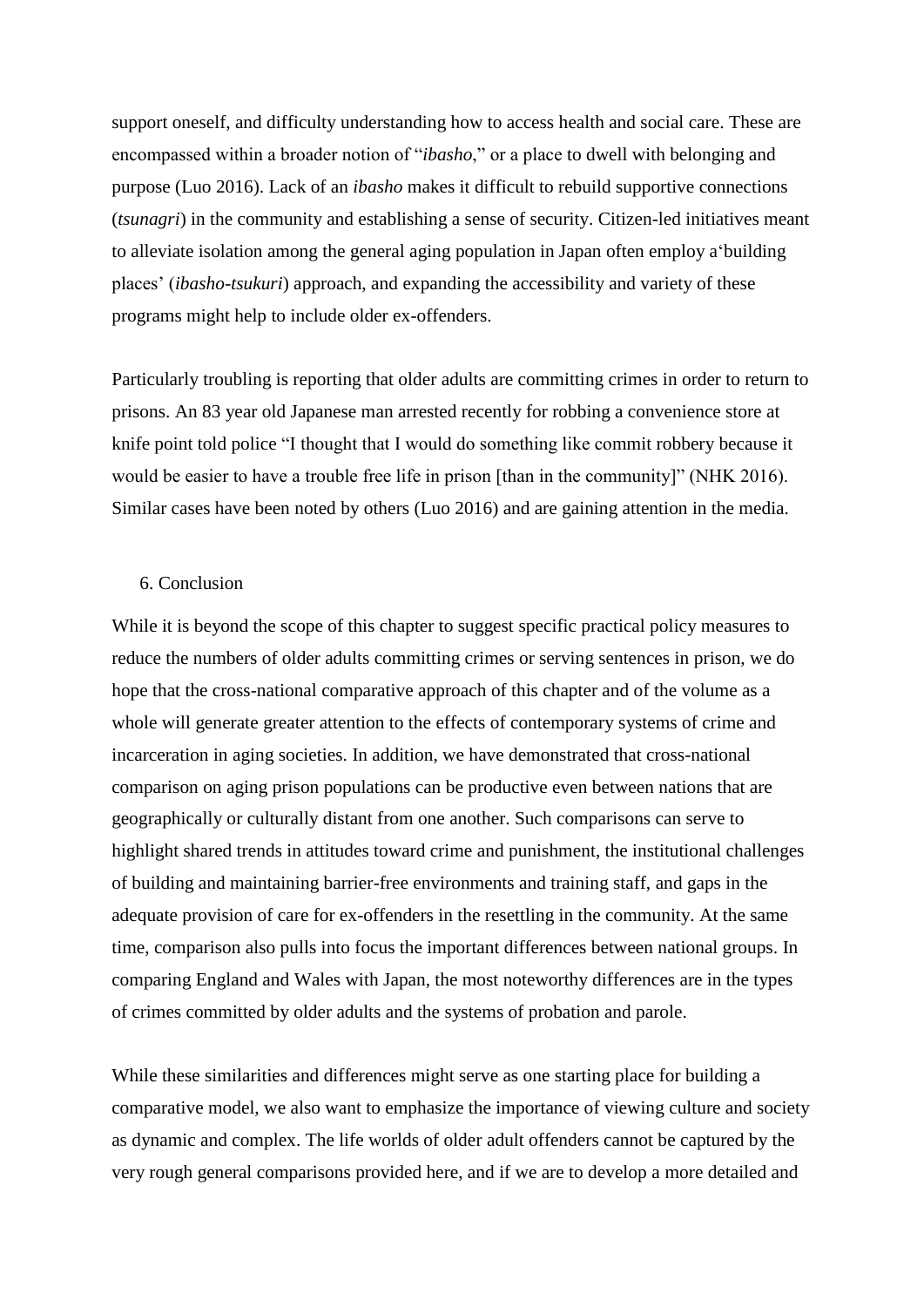nuanced comparison, we also need to take into account their experiences as well. Furthermore, we keep in mind that these experiences are not bound within the temporal and spatial confines of direct encounter with criminal and penal institutions. Therefore any account of why crimes are committed, how older offenders cope with time in prison and how they rebuild their lives after re-entry must be undertaken with consideration of individual cases and local conditions. That said, even in these individual accounts, valuable points of comparison are still likely to arise. Here are a few potential areas that we believe might generate useful comparison:

- 1. *Types of crimes contributing to the aging prison population*: Looking at the case of England and Wales, as well as other countries, indicates that changing laws and public attitudes regarding sexual offenses in Japan could have a profound effect on the older offender population.
- 2. *Dementia and cognitive impairment*: England and Wales have already acknowledged the high rates of disability, chronic health needs, and mental illness (including addictions) that affect the majority of older adult offenders. The comparison with Japan suggests that if trends in the aging prison population continue, additional provision may also be important for prisoners with dementia. This includes not only remodelling, but also training of staff and the addition of dedicated staff specialists.
- 3. *The role of voluntary organizations*: While the Care Act 2014 has set out a clear agenda for providing care for older and disabled prisoners and ex-offenders, continuity of care still depends on cooperation between prisons, probation and various non-governmental or volunteer organizations such as RECOOP. In Japan, voluntary probation officers and, since 2009, Community Life Support Centres have had good success at care, rehabilitation, and preventing re-offending among older adults. However, with very high re-offending rates persisting, there may be a greater need to expand cooperation with the voluntary sector.

These three areas are not exhaustive by any means, but each occupies the gray area between similarity and difference, or convergence and divergence. Each area can only be addressed through an analysis of both policy trends and practices, as well as through research that explores the life worlds of older adults.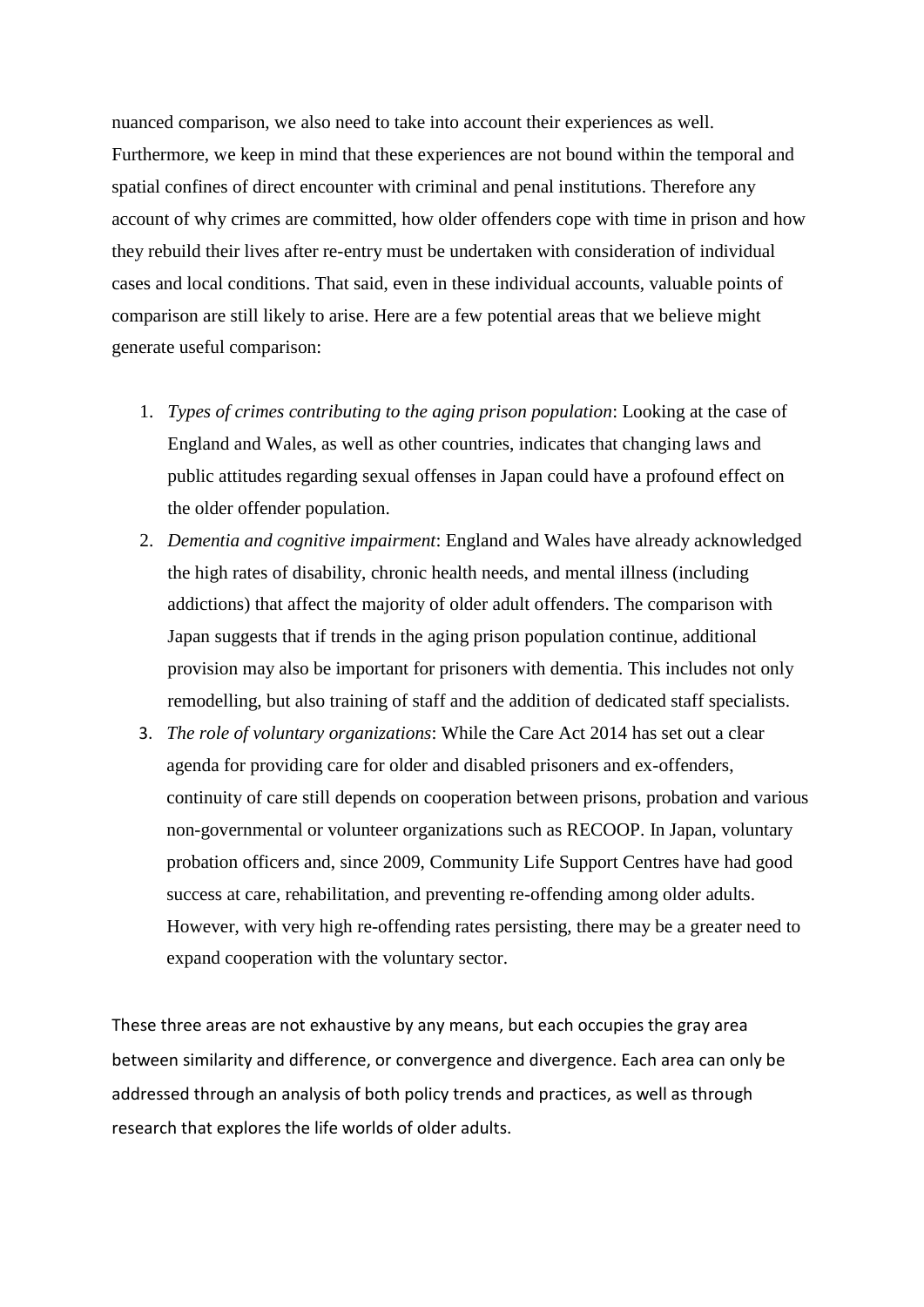Reference list:

Aday, R. (1994) 'Golden Years Behind Bars', Federal Probation, June 58(2), 47-54

Aday, R., (2003) Aging Prisoners, Praeger Publishers, Westport, USA

Allen, G. and Watson, C. (2017). UK Prison Population Statistics. Briefing paper number SN/SG/04334, 20 April 2017.

http://researchbriefings.parliament.uk/ResearchBriefing/Summary/SN04334#fullreport. (Accessed 23 February 2018).

Alzheimer's Society (2014) 'Foundation criteria for the dementia friendly communities recognition process'. Available from

https://www.alzheimers.org.uk/download/downloads/id/2886/foundation\_criteria\_for\_the\_recogni tion\_process.pdf. Accessed 16th January 2018)

Baidawi, S., Turner, S., Trotter, C., Browning, C., Collier, P., O'Connor, D., & Sheehan, R. (2011) 'Older Prisoners- a challenge for Australian corrections', Trends and Issues in Crime and Criminal Justice, 426

Botsman, D.V. (2005). Punishment and Power in the Making of Modern Japan. Princeton University Press.

Brogden, M., & Nijhar, P., (2000) Crime, Abuse and the Elderly, Willan Publishing, Devon, UK

Brunton-Smith, I., Hopkins, K., (2013) The factors associated with proven re-offending following release from prison: findings from Waves 1 to 3 of SPCR. Results from the Surveying Prisoner Crime Reduction (SPCR) Longitudinal Cohort Study of Prisoners.

Centre for Policy on Ageing (2016) 'Diversity in Older Age: Older Offenders'. Available from http://www.cpa.org.uk/information/reviews/CPA-Rapid-Review-Diversity-in-Older-Age-Older-Offenders.pdf. (Accessed 19th January 2018)

Cornish, Neil, Kimmett Edgar, Alex Hewson and Stuart Ware. (2017) Social care or systematic neglect? Older people on release from prison. Prison Reform Trust and Restore Support Network.

Council of Europe (2017) Annual Penal Statistics (Statistiques Pénales Annuelles du Conseil de l'Europe) [http://wp.unil.ch/space/space-i/prison-stock-on-1st-january/prison-stock-on-01-jan-2015-](http://wp.unil.ch/space/space-i/prison-stock-on-1st-january/prison-stock-on-01-jan-2015-2016/) [2016/](http://wp.unil.ch/space/space-i/prison-stock-on-1st-january/prison-stock-on-01-jan-2015-2016/) (accessed 28 February 2018).

Crawley, E., Sparks, R. (2005) 'Hidden Injuries? Researching the Experiences of Older Men in English Prisons', The Howard Journal of Criminal Justice, 44(4), 345-356

Croydon, S. (2013) Social Welfare Reduction: A Shortcut to Prison. History Workshop. 27 August 2013 http://www.historyworkshop.org.uk/social-welfare-reduction-a-shortcut-to-prison/ (Accessed 23 February 2018).

Fassin, Didier. (2017) Prison Worlds: An Ethnography of the Carceral Condition. Malden, MA: Polity Press.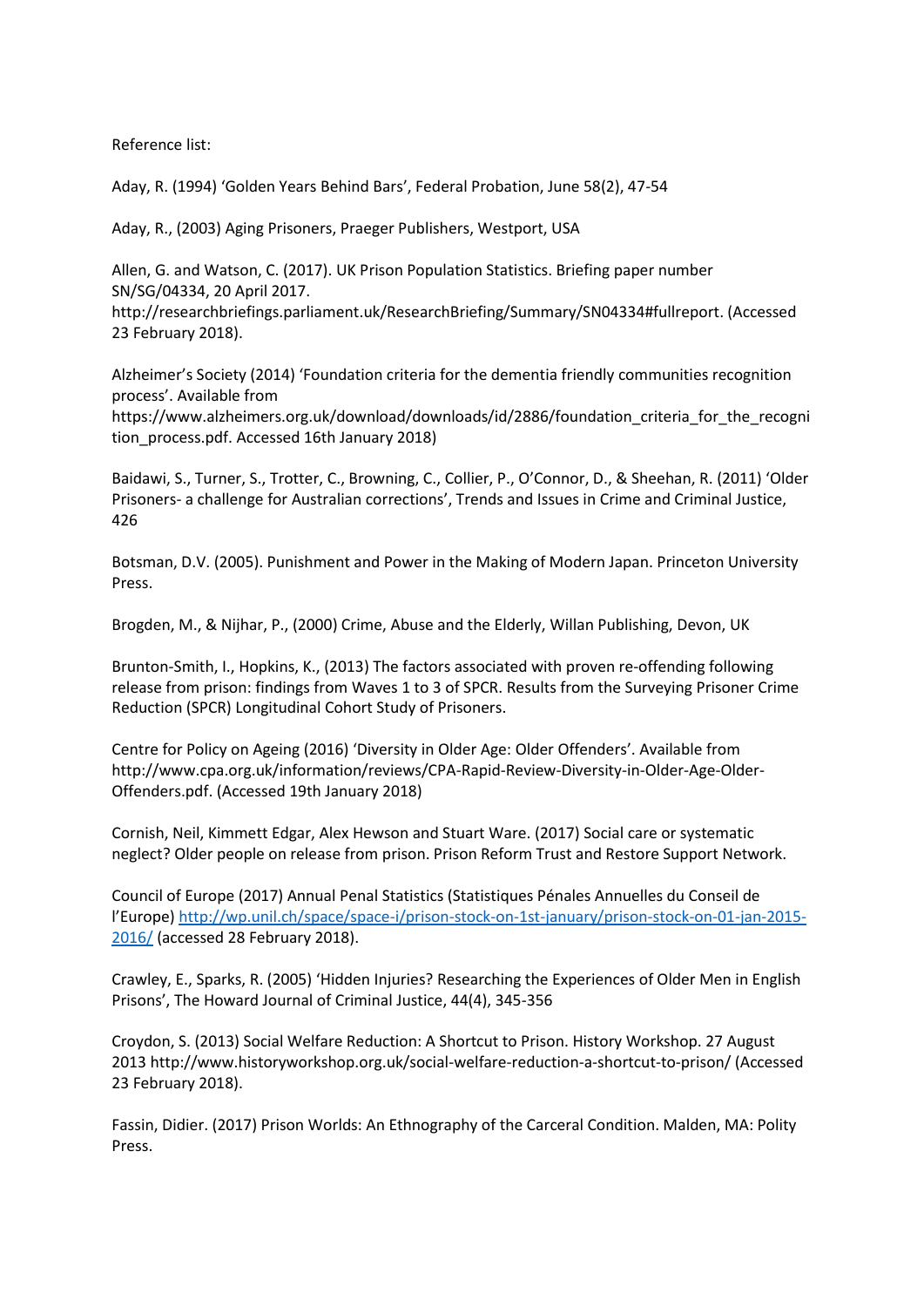Fazel, S., Hope, T., O'donnell, I., Piper, M., Jacoby, R., 2001. Health of elderly male prisoners: worse than the general population, worse than younger prisoners. Age and ageing 30, 403–407.

Foucault, M. (1975]1995) Discipline and Punish: The Birth of the Prison. New York: Vintage Books.

Guzman-Castillo, M., Ahmadi-Abhari, S., Bandosz, P., Capewell, S., Steptoe, A., Singh-Manoux, A., Kivimaki, M., Shipley, M.J., Brunner, E.J., O'Flaherty, M. (2017) Forecasted trends in disability and life expectancy in England and Wales up to 2025: a modelling study. The Lancet Public Health 2, e307– e313[. https://doi.org/10.1016/S2468-2667\(17\)30091-9](https://doi.org/10.1016/S2468-2667(17)30091-9) (accessed 28 February 2018)

Hayes, A. J., Burns, A., Turnbull, P. and Shaw, J. J. (2012) 'The health and social needs of older male prisoners'. International Journal of Geriatric Psychiatry, 27: 1155–1162. Available from http://onlinelibrary.wiley.com/doi/10.1002/gps.3761/full. (Accessed 15th January 2018)

HMIP (2017) Life in Prison: Living Conditions. Available from https://www.justiceinspectorates.gov.uk/hmiprisons/wpcontent/uploads/sites/4/2017/10/Findings-paper-Living-conditions-FINAL-.pdf. (Accessed 12th January 2018)

Independent, (2014) 'Sex offenders account for almost half of the increase in people in jail, Chris Grayling suggests'. Available from http://www.independent.co.uk/news/uk/crime/sex-offendersaccount-for-almost-half-of-the-increase-in-people-in-jail-chris-grayling-suggests-9595797.html. (Accessed 10th January, 2018)

Japanese Ministry of Justice (2016) Crime White Paper [Heisei 28 nenban hanzai hakusho] http://hakusyo1.moj.go.jp/jp/63/nfm/mokuji.html (Accessed 23 February 2018).

Jolliffe, P., (2016). Prisons and forced labor on the Japanese North Island Hokkaido [Gefängnisse und Zwangsarbeit auf der japanischen Nordinsel Hokkaido]. Münster: LIT Verlag .

Justice Select Committee (2013) Older Prisoners. Available from http://www.parliament.uk/documents/commons-committees/Justice/Older-prisoners.pdf. (Accessed 23rd January 2015)

Kamigaki, K., K, Yokotani (2014) A Reintegration Program for Elderly Prisoners Reduces Reoffending. Journal of Forensic Science & Criminology 2. https://doi.org/10.15744/2348-9804.2.201.

Komatsu, R. (2018) Towards dementia screening for prisoners over 60 [60sai ijō no jukeisha ni ninchisho kensa jissetsu he]. Asahi Shinbun, 31 January 2018. <https://www.asahi.com/articles/ASL1V54VCL1VUTIL033.html> (accessed 28 February 2018)

Leonardsen, D., 2010. Crime in Japan - Paradise Lost? Palgrave Macmillan.

Luo, L. (2016) Welfare Support for Elder People from the Vantage Point of the Cooperation between Jucial[sic] and Social Welfare. Master Thesis submitted for the Graduate School of Social Sciences Hitotsubashi University, January 2016.

Maguire, M., Morgan, R., & Reiner, R., (1997) The Oxford Handbook Of Criminology (2nd edition), Clarendon Press, Oxford, UK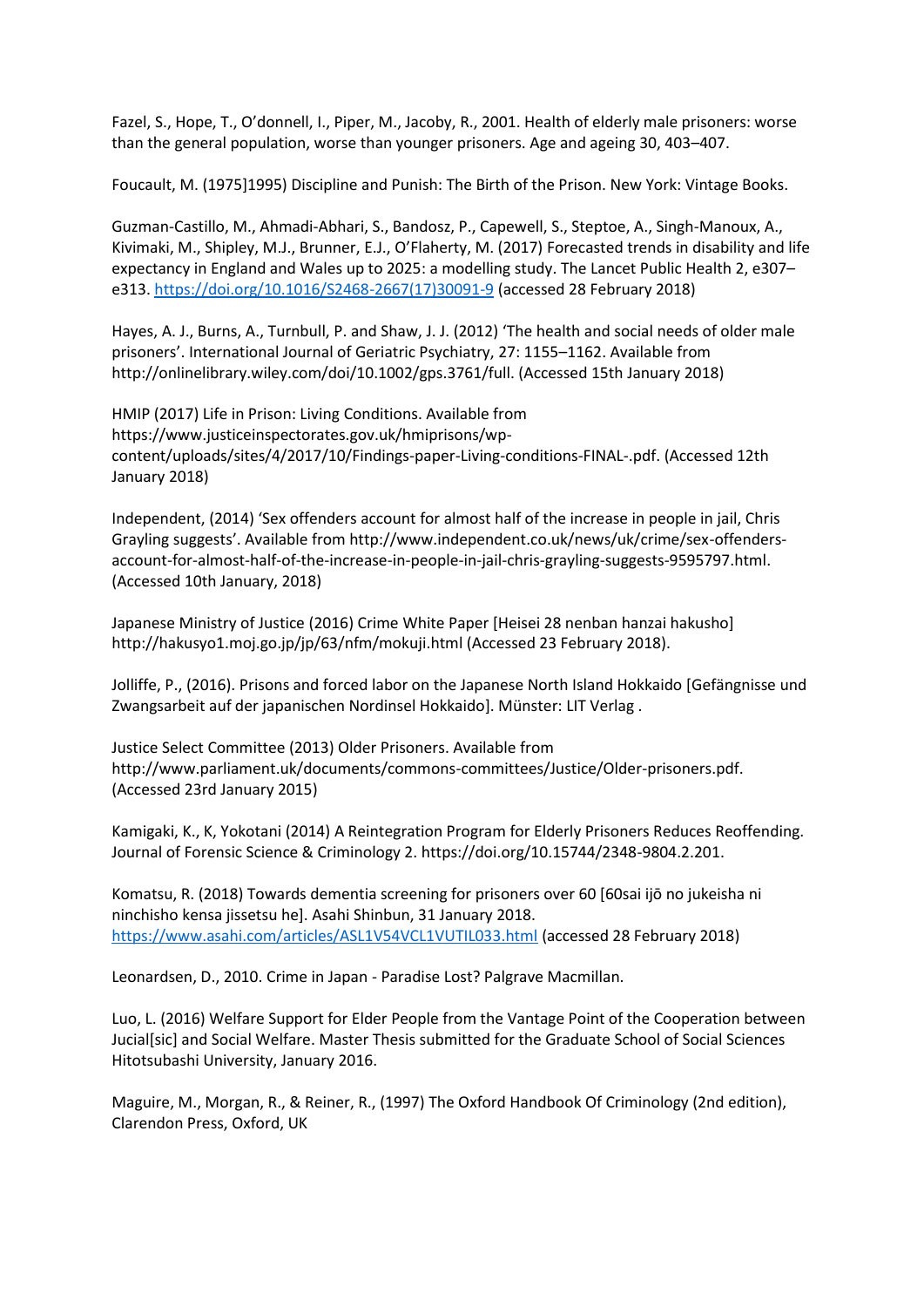Mann, N. (2012) Doing harder time? The experiences of an ageing male prison population in England and Wales, Ashgate Publishing Limited, Aldershot, UK

Maschi, T., Kwak, J., Ko, E., & Morrissey, M.B. (2012) 'Forget Me Not: Dementia in Prison' The Gerontologist, Volume 52, Issue 4. Available from https://academic.oup.com/gerontologist/article/52/4/441/641314. (Accessed 16th January 2018)

Matravers, A., Hughes, G.V., (2003) 'Unprincipled sentencing? The policy approach to dangerous sex offenders' in M. Tonry (eds) Confronting Crime: Crime control policy under New Labour, Willan Publishing, Devon, UK

McCarthy, D., Brunton-Smith, I. (2017) Prisoner-family ties during imprisonment: Reassessing resettlement outcomes and the role of visitation. Prison Services Journal (233): 23-33.

Ministry of Justice (2014) The needs and characteristics of older prisoners. Available from https://www.gov.uk/government/uploads/system/uploads/attachment\_data/file/368177/needsolder-prisoners-spcr-survey.pdf. (Accessed 16th January 2018)

Ministry of Justice (2017) Population Bulletin Weekly 15th December. Available from https://www.gov.uk/government/statistics/prison-population-figures-2017. (Accessed 17th December 2017)

Moll, A., (2013) 'Losing Track of Time' Dementia and the ageing prison population: treatment challenges and examples of good practice, The Mental Health Foundation. Available from http://www.mentalhealth.org.uk/content/assets/PDF/publications/losing-track-of-time-2013.pdf?view=Standard. (Accessed 11th June, 2015)

Mori, M., Morita, T., 2016. Advances in Hospice and Palliative Care in Japan: A Review Paper. Korean Journal of Hospice and Palliative Care 19, 283–291.<https://doi.org/10.14475/kjhpc.2016.19.4.283>

NACRO (2009) 'A resource pack for working with older prisoners', Department of Health, GR 12279, London

NAO (2017). Mental Health in Prisons. Report by the Comptroller and Auditor General, https://www.nao.org.uk/wp-content/uploads/2017/06/Mental-health-in-prisons.pdf (Accessed 23 February, 2018)

NHK (2016) "It's less troublesome to live in prison" attempted armed robbery by 83 year old man ["Keimusho no hou ga seikatsu ni komaranai" 83 sai otoko ga goutou misui]. 5 September 2016. http://www3.nhk.or.jp/news/html/20160905/k10010670801000.html (accessed 8 September 2016)

Ominato, R. (2016) Asahikawa Prison revamped for elderly inmates. The Japan Times. 29 November 2016[. https://www.japantimes.co.jp/news/2016/11/29/world/social-issues-world/asahikawa](https://www.japantimes.co.jp/news/2016/11/29/world/social-issues-world/asahikawa-prison-revamped-elderly-inmates/#.Wpf10-cnaM8)[prison-revamped-elderly-inmates/#.Wpf10-cnaM8](https://www.japantimes.co.jp/news/2016/11/29/world/social-issues-world/asahikawa-prison-revamped-elderly-inmates/#.Wpf10-cnaM8) (accessed 28 Feburary2018).

Onishi, N. (2007) As Japan Ages, Prisons Adapt to Going Gray. The Dispatch Online. 3 November 2007.

Papadopoulos, I., Lay, M. (2016) 'Current and emerging practice of end-of-life care in British prisons: findings from an online survey of prison nurses' BMJ Supportive & Palliative Care, London Vol. 6, Issue 1: 101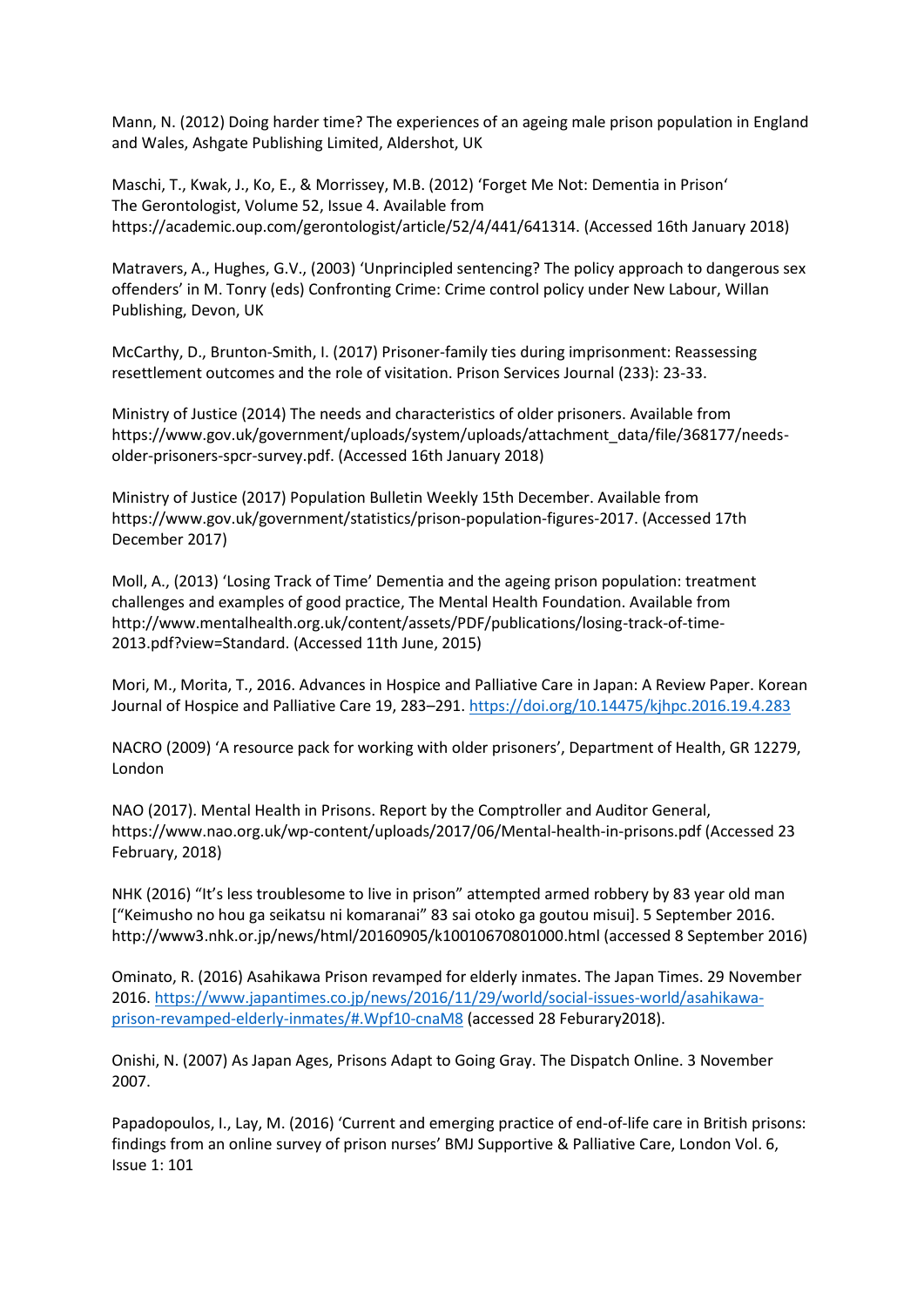Pedder, K. (2017) Out for good: Lessons for the future. London: Prison Reform Trust.

Pratt, J. (2007) Penal Populism. London: Routledge.

PSO 3050 Continuity of healthcare for prisoners. Available from https://www.justice.gov.uk/downloads/offenders/psipso/pso/PSO\_3050\_continuity\_of\_healthacre\_ for prisoners.doc

Prisons and Probation Ombudsman (2016) 'Dementia'. Available from http://www.ppo.gov.uk/app/uploads/2016/07/PPO-Learning-Lessons-Bulletins\_fatal-incidentinvestigations\_issue-11\_Dementia\_WEB\_Final.pdf. Accessed 16th January 2018)

Prisons and Probation Ombudsman (2017) 'Older Prisoners'. Available from https://s3-eu-west-2.amazonaws.com/ppo-prod-storage-1g9rkhjhkjmgw/uploads/2017/06/6-3460\_PPO\_Older-Prisoners\_WEB.pdf. (Accessed 10th January 2018)

Prison Reform Trust (2017) Prison: The Facts, Bromley Briefings, Summer 2017. Available from http://www.prisonreformtrust.org.uk/Portals/0/Documents/Bromley%20Briefings/Summer%20201 7%20factfile.pdf. (Accessed 12th January 2018)

RECOOP (2017) 'Older offenders in the Criminal Justice System. Available from http://www.recoop.org.uk/pages/resources/. (Accessed 16th January 2018)

Reeves, C. (2016) Experiencing Imprisonment: Research on the Experience of Living and Working in Carceral Institutions. Routledge.

Reeves, C (2013) '"The Others": Sex Offenders' Social Identities in Probation Approved Premises' Howard journal of criminal justice . ISSN 0265-5527

Reeves, C. and Cowe, F. (2012) 'Residential Work with Sex Offenders - Places of Collusion and Segregation or Preparation for Resettlement and Reintegration'. In: Sex Offenders: Punish, Help, Change or Control? Theory, Policy and Practice Explored. London, UK: Taylor and Francis. . ISBN 9780415676984

Rocque, Michael & Posick, Chad. (2016). Age and Crime. In Encyclopedia of Crime and Punishment, First Edition. Edited by Wesley G. Jennings. DOI: 10.1002/9781118519639.wbec p275.

Senior, J., Forsyth, K., Walsh, E., O'Hara, K., Stevenson, C., Hayes, A., Short, V., Webb, R., Challis, D., Fazel, S., Burns, A & Shaw, J., (2013) 'Health and social care services for older male adults in prison: the identification of current service provision and piloting of an assessment and care planning model', Health Services Delivery Research, Vol 1 (5)

Skinns, D., (2016) Coalition Government Penal Policy 2010–2015, Palgrave Macmillan, London, UK

The Telegraph (2014) 'Eight prisons now hold only sex offenders, says Chris Grayling'. Available from http://www.telegraph.co.uk/news/uknews/crime/11001309/Eight-jails-now-hold-only-sexoffenders-says-Chris-Grayling.html. (Accessed 19th January 2018)

Thane, P. (2012). Demographic Futures. Addressing inequality and diversity among older people. London: British Academy.